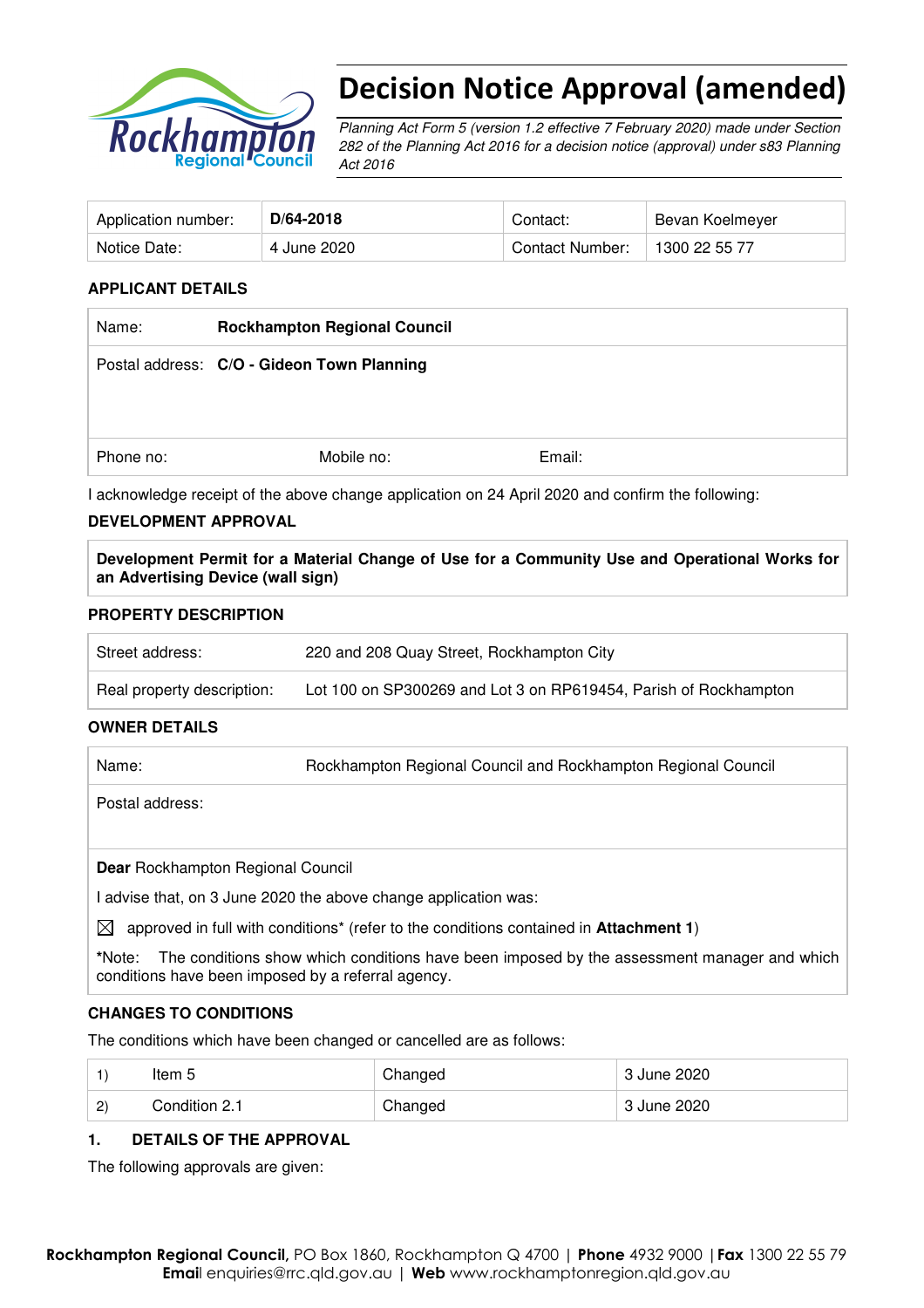|                                                                                                                                                                                                        | <b>Development</b><br><b>Permit</b> | <b>Preliminary</b><br><b>Approval</b> |
|--------------------------------------------------------------------------------------------------------------------------------------------------------------------------------------------------------|-------------------------------------|---------------------------------------|
| Development assessable under the planning scheme, superseded<br>planning scheme, a temporary local planning instrument, a master<br>plan or a preliminary approval which includes a variation approval | $\times$                            |                                       |
| - Material change of use<br>- Operational work                                                                                                                                                         |                                     |                                       |

## **2. CONDITIONS**

This approval is subject to the conditions in Attachment 1.

#### **3. FURTHER DEVELOPMENT PERMITS REQUIRED**

Please be advised that the following development permits are required to be obtained before the development can be carried out:

| Type of development permit required | Subject of the required development permit |
|-------------------------------------|--------------------------------------------|
| <b>Operational Works</b>            | <b>Access Works</b>                        |
|                                     | Stormwater Works                           |
|                                     | Site Works                                 |
|                                     | Roof and Allotment Drainage Works          |
| <b>Building Works</b>               | <b>Demolition Works</b>                    |
|                                     | <b>Building Works</b>                      |
| Plumbing and Drainage Works         |                                            |

#### **4. REFERRAL AGENCIES**

assessment manager for the

application

The following Referral Agencies were activated by this application.

| For an application involving                                                                                                                                               | Name of agency                                                 | <b>Status</b> | <b>Address</b>                                                                                                                                        |  |  |  |
|----------------------------------------------------------------------------------------------------------------------------------------------------------------------------|----------------------------------------------------------------|---------------|-------------------------------------------------------------------------------------------------------------------------------------------------------|--|--|--|
|                                                                                                                                                                            | <b>QUEENSLAND HERITAGE PLACE</b>                               |               |                                                                                                                                                       |  |  |  |
| Schedule 10, Part 8, Division 2, Subdivision 3, Table 1 - Assessable development under s15(1)                                                                              |                                                                |               |                                                                                                                                                       |  |  |  |
| Development application for<br>assessable development under<br>section 15(1), unless the chief<br>executive is the prescribed<br>assessment manager for the<br>application | Department of<br>Environment and<br><b>Heritage Protection</b> | Concurrence   | Department of State<br>Development,<br>Manufacturing,<br>Infrastructure and Planning<br>Online:<br>https://planning.dsdmip.qld.<br>gov.au/<br>Postal: |  |  |  |
|                                                                                                                                                                            |                                                                |               | <b>PO Box 113</b><br>Rockhampton Qld 4700                                                                                                             |  |  |  |
| Schedule 10, Part 8, Division 2, Subdivision 3, Table 2 - Assessable development under s15(2)                                                                              |                                                                |               |                                                                                                                                                       |  |  |  |
| Development application for<br>assessable development under<br>section 15(2), unless the chief<br>executive is the prescribed                                              | Department of<br>Environment and<br><b>Heritage Protection</b> | Concurrence   | Department of State<br>Development,<br>Manufacturing,<br>Infrastructure and Planning                                                                  |  |  |  |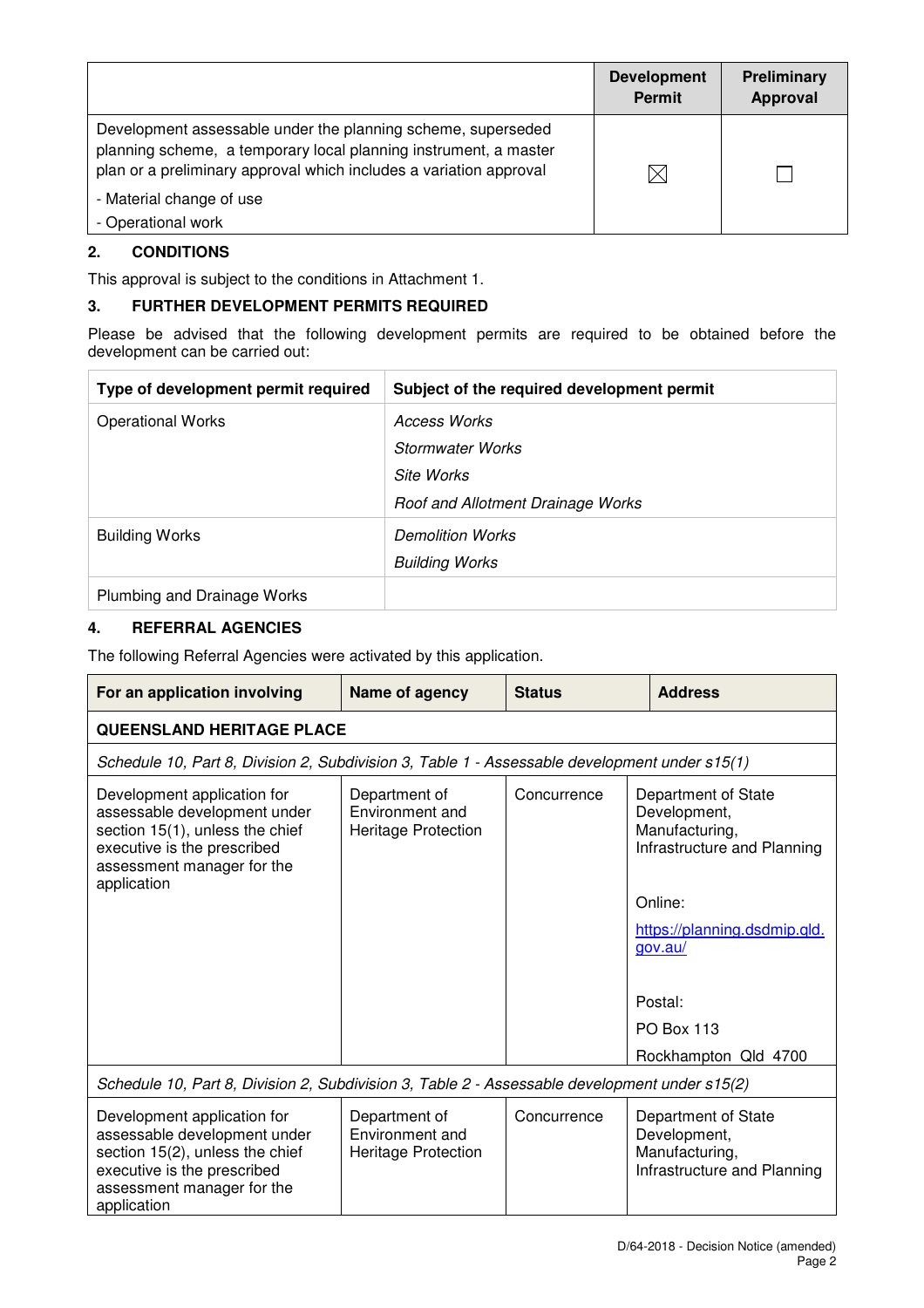|                                                                                                                                                                            |              |             | Online:                      |
|----------------------------------------------------------------------------------------------------------------------------------------------------------------------------|--------------|-------------|------------------------------|
|                                                                                                                                                                            |              |             | https://planning.dsdmip.qld. |
|                                                                                                                                                                            |              |             | gov.au/                      |
|                                                                                                                                                                            |              |             |                              |
|                                                                                                                                                                            |              |             | Postal:                      |
|                                                                                                                                                                            |              |             | <b>PO Box 113</b>            |
|                                                                                                                                                                            |              |             | Rockhampton Qld 4700         |
| <b>INFRASTRUCTURE-RELATED REFERRALS</b>                                                                                                                                    |              |             |                              |
| Schedule 10, Part 9, Division 2, Table 2 - Material change of use of premises near a substation site or<br>subject to an easement                                          |              |             |                              |
| Development application for a<br>material change of use that is<br>assessable development under a                                                                          | Ergon Energy | Concurrence | <b>Ergon Energy</b>          |
| local categorising instrument and                                                                                                                                          |              |             | Online:                      |
| does not relate to reconfiguring a<br>lot, if—                                                                                                                             |              |             | https://www.ergon.com.au     |
| (a) all or part of the premises are                                                                                                                                        |              |             |                              |
| within 100m of a substation site;<br>or                                                                                                                                    |              |             | Postal:                      |
| (b) both of the following apply-                                                                                                                                           |              |             | PO Box 1090                  |
| (i) all or part of the premises are<br>subject to an easement for the<br>benefit of a distribution entity, or<br>transmission entity, under the<br><b>Electricity Act;</b> |              |             | Townsville QLD 4810          |
| (ii) the easement is for a<br>transmission grid or supply<br>network.                                                                                                      |              |             |                              |

## **5. THE APPROVED PLANS**

**The approved development must be completed and maintained generally in accordance with the approved drawings and documents:** 

| <b>Drawing/report title</b>            | <b>Prepared by</b>    | <b>Date</b>   | Reference number | <b>Version</b><br>/issue |
|----------------------------------------|-----------------------|---------------|------------------|--------------------------|
| DA Existing and Proposed Site<br>Plans | <b>Conrad Gargett</b> | 19 March 2020 | DD-AR-A-DA104    | Rev D                    |
| DA Demolition Plan                     | <b>Conrad Gargett</b> | 19 June 2018  | DD-AR-A-DA201    | Rev C                    |
| DA Gallery Level G - Plan              | <b>Conrad Gargett</b> | 19 March 2020 | DD-AR-A-DA202    | Rev D                    |
| DA Gallery Level 01 - Plan             | <b>Conrad Gargett</b> | 22 May 2020   | DD-AR-A-DA203    | Rev E                    |
| DA Gallery Level 02 - Plan             | <b>Conrad Gargett</b> | 19 March 2020 | DD-AR-A-DA204    | Rev D                    |
| DA Gallery Level 03 (Plant) -<br>Plan  | <b>Conrad Gargett</b> | 19 June 2018  | DD-AR-A-DA205    | Rev C                    |
| DA Elevations                          | <b>Conrad Gargett</b> | 19 June 2018  | DD-AR-A-DA301    | Rev C                    |
| DA Elevations                          | <b>Conrad Gargett</b> | 19 June 2018  | DD-AR-A-DA302    | Rev C                    |
| DA Sections                            | <b>Conrad Gargett</b> | 19 June 2018  | DD-AR-A-DA351    | Rev C                    |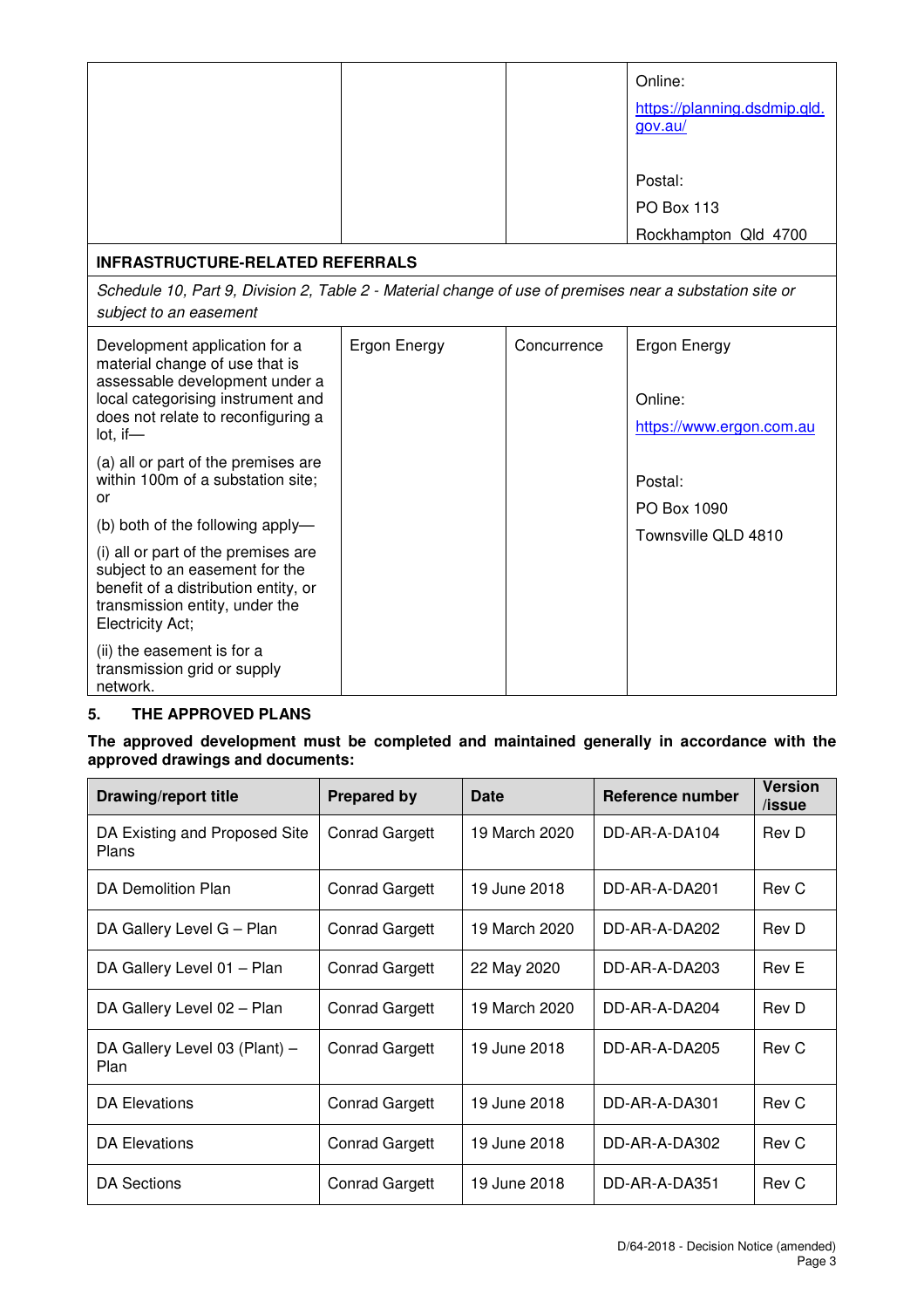| <b>Drawing/report title</b>          | <b>Prepared by</b>    | Date           | Reference number         | Version/<br><b>issue</b> |
|--------------------------------------|-----------------------|----------------|--------------------------|--------------------------|
| Sections 07-09                       | <b>Conrad Gargett</b> | 7 January 2019 | CD-AR-A-3504             | Rev K                    |
| DA Proposed Landscape Plan           | <b>Conrad Gargett</b> | 19 June 2018   | DD-LA-0-DA101            | Rev B                    |
| Vehicle Turnpath Plan                | Calibre               | 18 June 2018   | 17-000551                | Rev A                    |
| <b>Proposed Service Layout</b>       | Calibre               | 18 June 2018   | 17-000551                | Rev A                    |
| Waste Management                     | <b>T</b> tm           | 18 June 2018   | $\overline{\phantom{a}}$ | Rev 2                    |
| Engineering Infrastructure<br>Report | Calibre               | 18 June 2018   | 17-000551                | Rev B                    |

## **6. CURRENCY PERIOD FOR THE APPROVAL (s.85 of the Planning Act)**

The standard relevant periods stated in section 85 of Planning Act 20016 apply to each aspect of development in this approval, if not stated in the conditions of approval attached.

## **7. STATEMENT OF REASONS**

| <b>Description of</b><br>the development | The proposed development is for a Material Change of Use for a Community Use and<br>Operational Works for an Advertising Device (wall sign)                                                                                                                                                                                                                     |  |  |
|------------------------------------------|-----------------------------------------------------------------------------------------------------------------------------------------------------------------------------------------------------------------------------------------------------------------------------------------------------------------------------------------------------------------|--|--|
| <b>Reasons for</b><br><b>Decision</b>    | The proposed building reflects and responds to the scale of the adjoining<br>a)<br>heritage built form and through its visually interesting design contributes to the<br>overall streetscape of the Quay Street Precinct;                                                                                                                                       |  |  |
|                                          | The development is not anticipated to adversely impact the safety or capacity of<br>b)<br>the road network or unduly impact on local amenity;                                                                                                                                                                                                                   |  |  |
|                                          | $\mathsf{c})$<br>The proposed use does not compromise the strategic framework in the<br>Rockhampton Region Planning Scheme 2015;                                                                                                                                                                                                                                |  |  |
|                                          | Assessment of the development against the relevant zone purpose, planning<br>d)<br>scheme codes and planning scheme policies demonstrates that the proposed<br>development will not cause significant adverse impacts on the surrounding<br>natural environment, built environment and infrastructure, community facilities,<br>or local character and amenity; |  |  |
|                                          | The proposed development does not compromise the relevant State Planning<br>e)<br>Policy; and                                                                                                                                                                                                                                                                   |  |  |
|                                          | On balance, the application should be approved because the circumstances<br>f)<br>favour Council exercising its discretion to approve the application even though<br>the development does not comply with an aspect of the assessment<br>benchmarks.                                                                                                            |  |  |
| Assessment<br><b>Benchmarks</b>          | The proposed development was assessed against the following assessment<br>benchmarks:                                                                                                                                                                                                                                                                           |  |  |
|                                          | Principal centre zone code;                                                                                                                                                                                                                                                                                                                                     |  |  |
|                                          | Acid sulfate soils overlay code;<br>$\bullet$                                                                                                                                                                                                                                                                                                                   |  |  |
|                                          | Access, parking and transport code;<br>$\bullet$                                                                                                                                                                                                                                                                                                                |  |  |
|                                          | Landscape code;<br>$\bullet$                                                                                                                                                                                                                                                                                                                                    |  |  |
|                                          | Stormwater management code;<br>٠                                                                                                                                                                                                                                                                                                                                |  |  |
|                                          | Waste management code;<br>٠                                                                                                                                                                                                                                                                                                                                     |  |  |
|                                          | Water and sewer code;<br>$\bullet$                                                                                                                                                                                                                                                                                                                              |  |  |
|                                          | Advertising devices code;<br>٠                                                                                                                                                                                                                                                                                                                                  |  |  |
|                                          | Biodiversity overlay code; and                                                                                                                                                                                                                                                                                                                                  |  |  |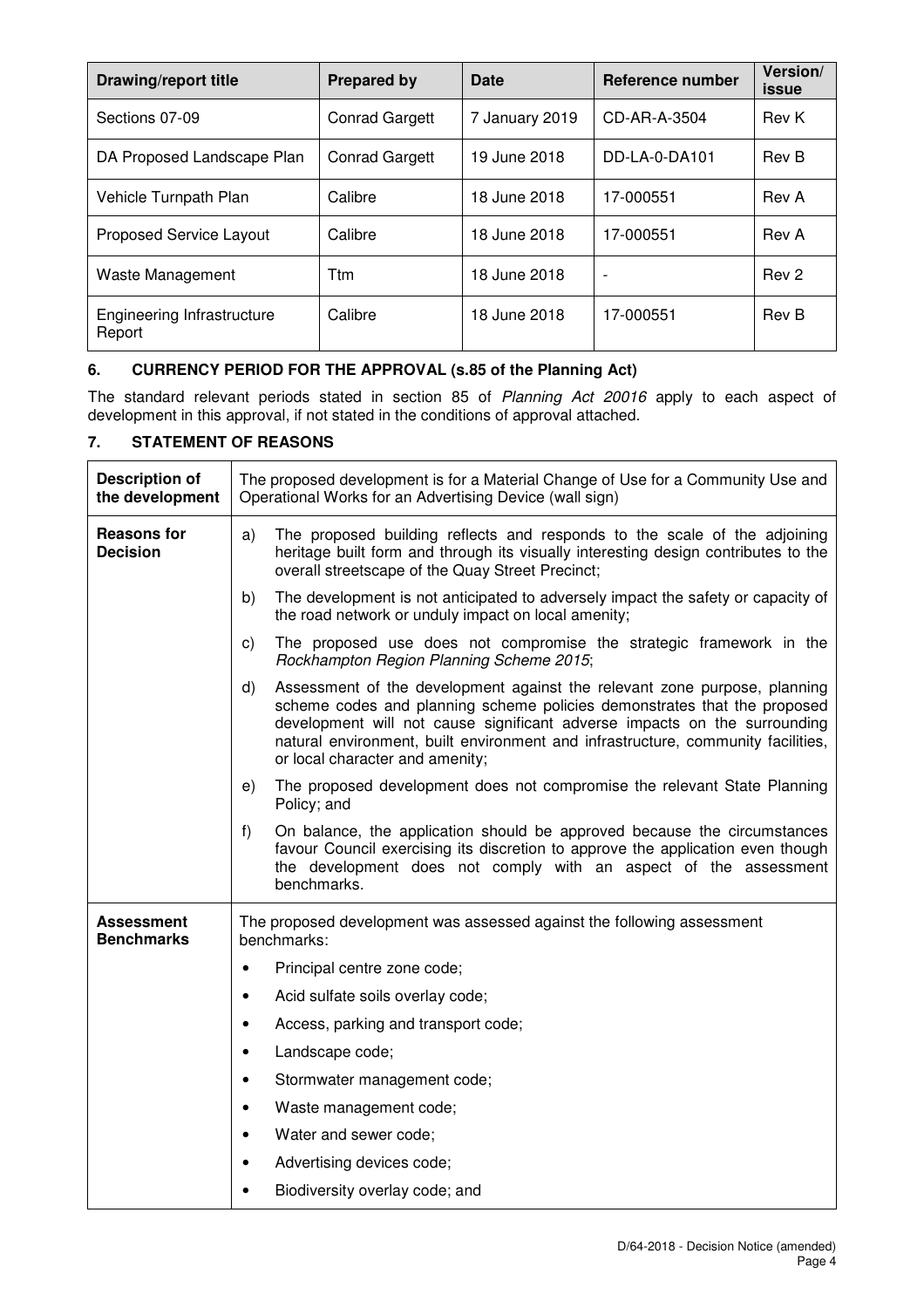|                                                    | $\bullet$                                                                                                                                                | Heritage place overlay code.                                                                                                                                                                                                                                                                                                                                                                                                                                                                                                                                                                                                                                                                                                                                                                                                                         |  |
|----------------------------------------------------|----------------------------------------------------------------------------------------------------------------------------------------------------------|------------------------------------------------------------------------------------------------------------------------------------------------------------------------------------------------------------------------------------------------------------------------------------------------------------------------------------------------------------------------------------------------------------------------------------------------------------------------------------------------------------------------------------------------------------------------------------------------------------------------------------------------------------------------------------------------------------------------------------------------------------------------------------------------------------------------------------------------------|--|
| <b>Compliance with</b><br>assessment<br>benchmarks | The development was assessed against all of the assessment benchmarks listed<br>above and complies with all of these with the exception(s) listed below. |                                                                                                                                                                                                                                                                                                                                                                                                                                                                                                                                                                                                                                                                                                                                                                                                                                                      |  |
|                                                    | <b>Assessment</b><br><b>Benchmark</b>                                                                                                                    | Reasons for the approval despite non-compliance with<br>benchmark                                                                                                                                                                                                                                                                                                                                                                                                                                                                                                                                                                                                                                                                                                                                                                                    |  |
|                                                    | Principal centre<br>zone code                                                                                                                            | The building reflects and responds to the scale of the adjoining<br>heritage Customs House built form. Furthermore, the building<br>contributes to the overall Quay Street streetscape by incorporating<br>a visually interesting design with a different height that provides a<br>visually interesting skyline for the precinct and greater CBD area.                                                                                                                                                                                                                                                                                                                                                                                                                                                                                              |  |
|                                                    | Access, parking<br>and transport<br>code                                                                                                                 | The development will utilise the Rockhampton CBD's existing on-<br>street parking. Whilst some impact to the capacity of the existing<br>on-street parking and road network is expected, the development<br>is not anticipated to unduly impact local amenity or the safety of<br>the road network. Furthermore, Council's CBD Redevelopment<br>Framework identifies future projects anticipated to increase the<br>number of on-street and off-street parking spaces in the CBD. In<br>conjunction the development's colonnade walkway will integrate<br>with anticipated future projects to improve pedestrian connectivity<br>in the CBD. As a result it is anticipated that future CBD projects<br>will support the access, parking and transport demands generated<br>by the subject development while maintaining local amenity and<br>safety. |  |
|                                                    | Advertising<br>devices code                                                                                                                              | The advertising device is designed and sited in a manner that is<br>not anticipated to adversely impact on the visual amenity of the<br>streetscape or adversely affect the safety of the road network.                                                                                                                                                                                                                                                                                                                                                                                                                                                                                                                                                                                                                                              |  |
| <b>Matters</b><br>prescribed by                    | (i)                                                                                                                                                      | The State Planning Policy - Part E;                                                                                                                                                                                                                                                                                                                                                                                                                                                                                                                                                                                                                                                                                                                                                                                                                  |  |
| regulation                                         | (ii)                                                                                                                                                     | The Central Queensland Regional Plan;                                                                                                                                                                                                                                                                                                                                                                                                                                                                                                                                                                                                                                                                                                                                                                                                                |  |
|                                                    | (iii)                                                                                                                                                    | The Rockhampton Region Planning Scheme 2015;                                                                                                                                                                                                                                                                                                                                                                                                                                                                                                                                                                                                                                                                                                                                                                                                         |  |
|                                                    | (iv)<br>development form; and                                                                                                                            | Surrounding use of adjacent premises in terms of commensurate and consistent                                                                                                                                                                                                                                                                                                                                                                                                                                                                                                                                                                                                                                                                                                                                                                         |  |
|                                                    | (v)                                                                                                                                                      | The common material, being the material submitted with the application.                                                                                                                                                                                                                                                                                                                                                                                                                                                                                                                                                                                                                                                                                                                                                                              |  |

## **8. RIGHTS OF APPEAL**

The rights of an applicant to appeal to a tribunal or the Planning and Environment Court against a decision about a development application are set out in chapter 6, part 1 of the Planning Act 2016. For particular applications, there may also be a right to make an application for a declaration by a tribunal (see chapter 6, part 2 of the Planning Act 2016).

#### Appeal by an applicant

An applicant for a development application may appeal to the Planning and Environment Court against the following:

- the refusal of all or part of the development application
- a provision of the development approval
- the decision to give a preliminary approval when a development permit was applied for
- a deemed refusal of the development application.

An applicant may also have a right to appeal to the Development tribunal. For more information, see schedule 1 of the Planning Act 2016.

The timeframes for starting an appeal in the Planning and Environment Court are set out in section 229 of the Planning Act 2016.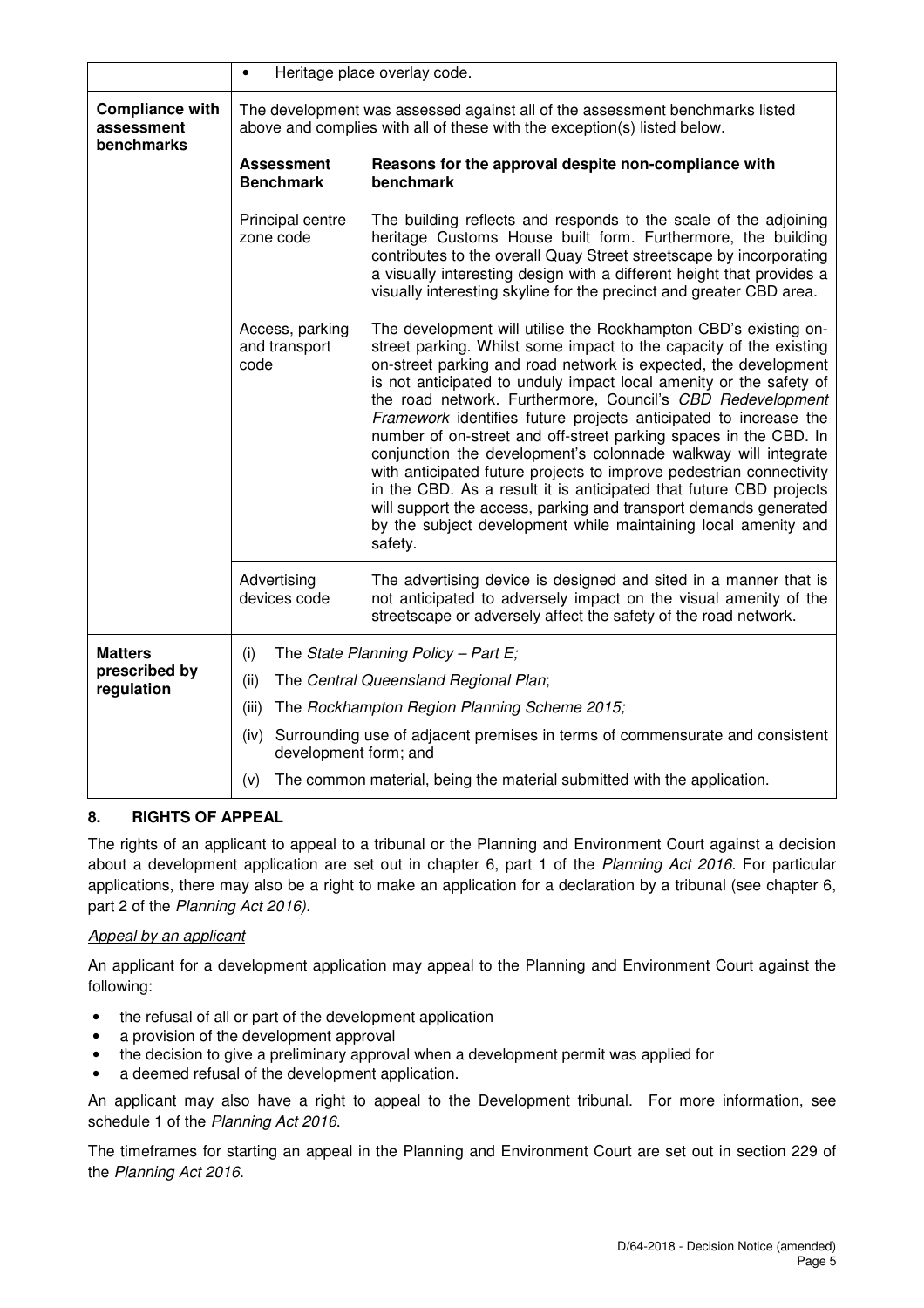**Attachment 2** is an extract from the Planning Act 2016 that sets down the applicant's appeal rights and the appeal rights of a submitter.

## **9. WHEN THE DEVELOPMENT APPROVAL TAKES EFFECT**

This development approval takes effect:

- From the time the decision notice is given – if there is no submitter and the applicant does not appeal the decision to the court.

Or

When the submitter's appeal period ends  $-$  if there is a submitter and the applicant does not appeal the decision to the court.

Or

- Subject to the decision of the court, when the appeal is finally decided – if an appeal is made to the court.

#### **10. ORIGINAL DECISION ASSESSMENT MANAGER**

| $^{\shortmid}$ $_{\sf Name:}$ Tarnya Fitzgibbon<br><b>COORDINATOR DEVELOPMENT ASSESSMENT</b> |  | Date: 7 February 2019 |  |
|----------------------------------------------------------------------------------------------|--|-----------------------|--|
|----------------------------------------------------------------------------------------------|--|-----------------------|--|

#### **11. ASSESSMENT MANAGER**

| Name: | Tarnya Fitzgibbon<br><b>COORDINATOR</b><br>DEVELOPMENT ASSESSMENT | Signature: |  | Date: 4 June 2020 |
|-------|-------------------------------------------------------------------|------------|--|-------------------|
|-------|-------------------------------------------------------------------|------------|--|-------------------|

C/C Department of State Development, Manufacturing, Infrastructure and Planning - RockhamptonSARA@dsdmip.qld.gov.au

#### **Attachment 1 – Conditions of the approval**

**Part 1 - Conditions imposed by the assessment manager [Note: where a condition is imposed about** infrastructure under Chapter 4 of the Planning Act 2016, the relevant provision of the Act under which this condition was imposed must be specified.]

#### **Part 2 – Conditions required by the referral agency response**

**Attachment 2—Extract on appeal rights**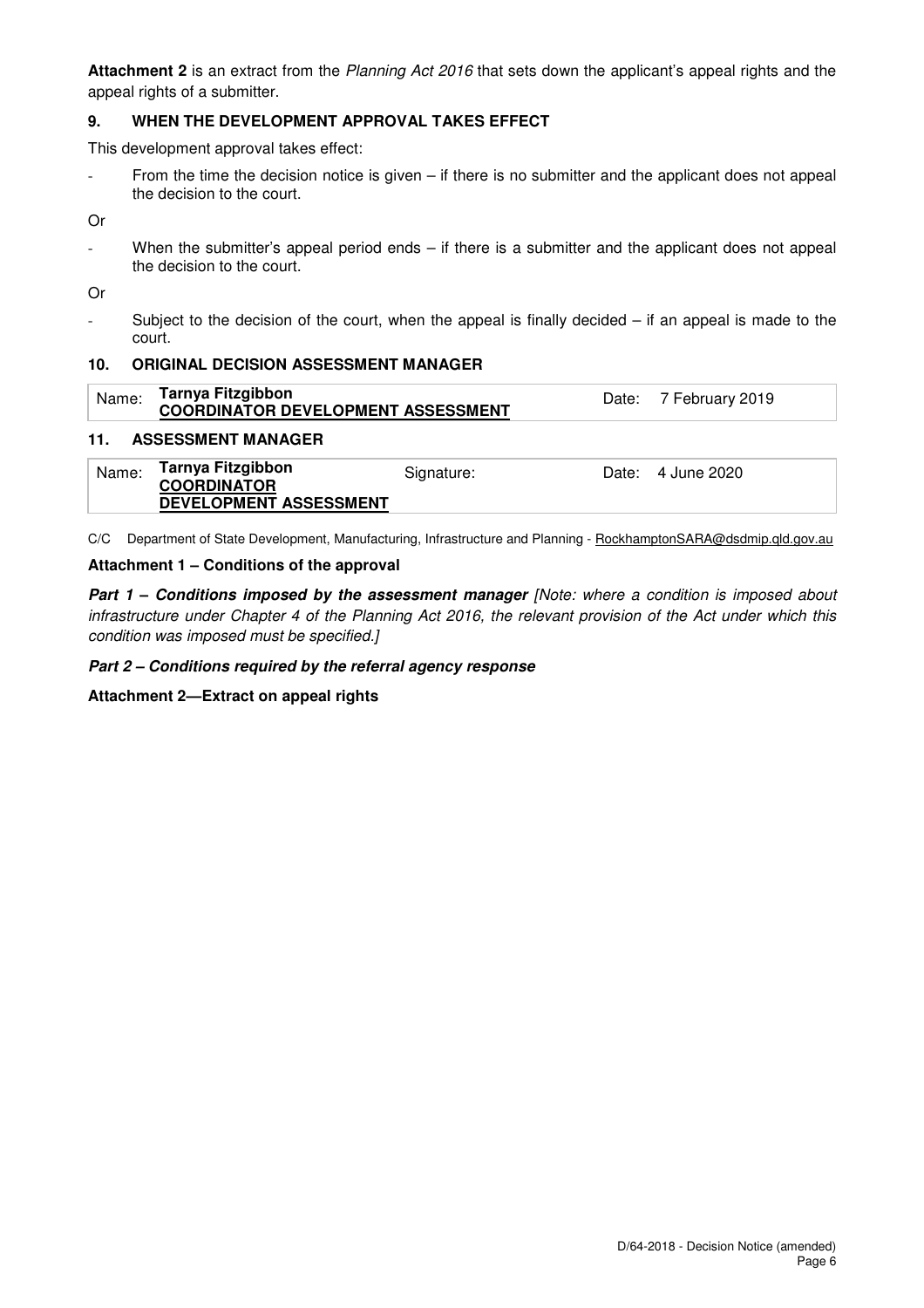

## **Attachment 1 – Part 1 Rockhampton Regional Council Conditions**

Planning Act 2016

## **Part A – Material Change of Use for a Community Use**

#### 1.0 ADMINISTRATION

- 1.1 The Developer and their employee, agent, contractor or invitee is responsible for ensuring compliance with the conditions of this development approval.
- 1.2 Where these Conditions refer to "Council" in relation to requiring Council to approve or to be satisfied as to any matter, or conferring on the Council a function, power or discretion, that role may be fulfilled in whole or in part by a delegate appointed for that purpose by the Council.
- 1.3 All conditions, works, or requirements of this development approval must be undertaken, completed, and be accompanied by a Compliance Certificate for any operational works required by this development approval:
	- 1.3.1 to Council's satisfaction;
	- 1.3.2 at no cost to Council; and
	- 1.3.3 prior to the commencement of the use

unless otherwise stated.

- 1.4 Infrastructure requirements of this development approval must be contributed to the relevant authorities, where applicable, at no cost to Council, prior to the commencement of the use, unless otherwise stated.
- 1.5 The following further Development Permits must be obtained prior to the commencement of any works associated with their purposes:
	- 1.5.1 Operational Works:
		- (i) Access Works;
		- (ii) Stormwater Works;
		- (iii) Roof and Allotment Drainage;
		- (iv) Site Works;
	- 1.5.2 Plumbing and Drainage Works;
	- 1.5.3 Building Works:
		- (i) Demolition Works; and
		- (ii) Building Works.
- 1.6 All Development Permits for Operational Works and Plumbing and Drainage Works must be obtained prior to the issue of a Development Permit for Building Works.
- 1.7 All works must be designed, constructed and maintained in accordance with the relevant Council policies, guidelines and standards, unless otherwise stated.
- 1.8 All engineering drawings/specifications, design and construction works must be in accordance with the requirements of the relevant Australian Standards and must be approved, supervised and certified by a Registered Professional Engineer of Queensland.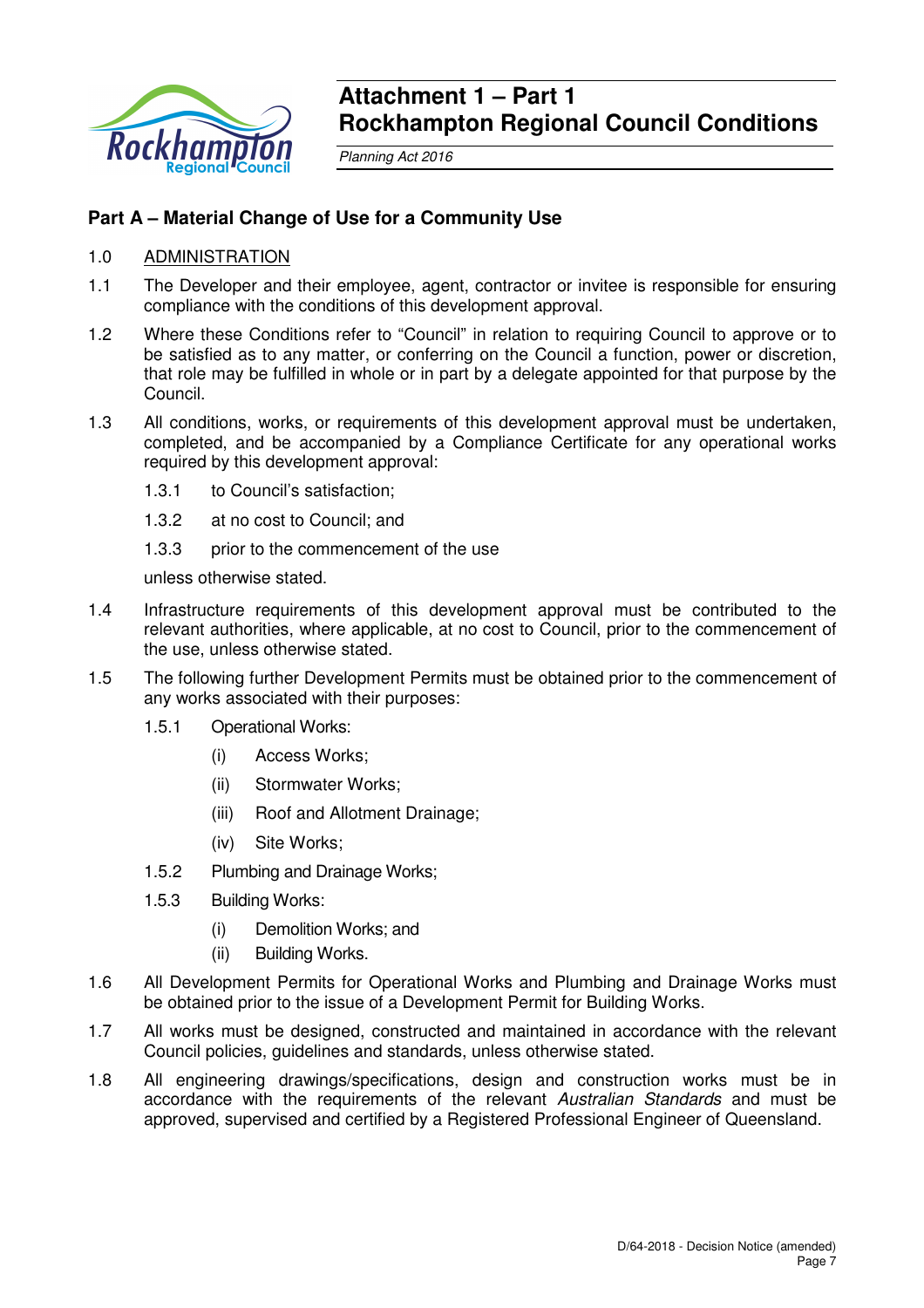## 2.0 APPROVED PLANS AND DOCUMENTS

2.1 The approved development must be completed and maintained generally in accordance with the approved plans and documents, except where amended by any condition of this development approval:

| <b>Drawing/report title</b>                   | <b>Prepared by</b>    | <b>Date</b>    | Reference<br>number          | <b>Version</b><br>/issue |
|-----------------------------------------------|-----------------------|----------------|------------------------------|--------------------------|
| DA Existing and<br><b>Proposed Site Plans</b> | <b>Conrad Gargett</b> | 19 March 2020  | DD-AR-A-DA104                | Rev D                    |
| <b>DA Demolition Plan</b>                     | <b>Conrad Gargett</b> | 19 June 2018   | DD-AR-A-DA201                | Rev C                    |
| DA Gallery Level G -<br>Plan                  | <b>Conrad Gargett</b> | 19 March 2020  | DD-AR-A-DA202                | Rev D                    |
| DA Gallery Level 01 -<br>Plan                 | <b>Conrad Gargett</b> | 22 May 2020    | DD-AR-A-DA203                | Rev E                    |
| DA Gallery Level 02 -<br>Plan                 | <b>Conrad Gargett</b> | 19 March 2020  | DD-AR-A-DA204                | <b>Rev D</b>             |
| DA Gallery Level 03<br>(Plant) - Plan         | <b>Conrad Gargett</b> | 19 June 2018   | DD-AR-A-DA205                | Rev C                    |
| <b>DA Elevations</b>                          | <b>Conrad Gargett</b> | 19 June 2018   | DD-AR-A-DA301                | Rev C                    |
| <b>DA Elevations</b>                          | <b>Conrad Gargett</b> | 19 June 2018   | DD-AR-A-DA302                | Rev C                    |
| <b>DA Sections</b>                            | <b>Conrad Gargett</b> | 19 June 2018   | DD-AR-A-DA351                | Rev C                    |
| Sections 07-09                                | <b>Conrad Gargett</b> | 7 January 2019 | CD-AR-A-3504                 | Rev K                    |
| DA Proposed<br>Landscape Plan                 | <b>Conrad Gargett</b> | 19 June 2018   | DD-LA-0-DA101                | <b>Rev B</b>             |
| Vehicle Turnpath Plan                         | Calibre               | 18 June 2018   | 17-000551                    | Rev A                    |
| <b>Proposed Service</b><br>Layout             | Calibre               | 18 June 2018   | 17-000551                    | Rev A                    |
| <b>Waste Management</b>                       | Ttm                   | 18 June 2018   | $\qquad \qquad \blacksquare$ | Rev <sub>2</sub>         |
| Engineering<br>Infrastructure Report          | Calibre               | 18 June 2018   | 17-000551                    | Rev B                    |

- 2.2 Where there is any conflict between the conditions of this development approval and the details shown on the approved plans and documents, the conditions of this development approval must prevail.
- 2.3 Where conditions require the above plans or documents to be amended, the revised document(s) must be submitted for approval by Council prior to the submission of an application for a Development Permit for Operational Works/Building Works.

## 3.0 ACCESS WORKS

3.1 A Development Permit for Operational Works (access works) must be obtained prior to the commencement of any access works on the development site.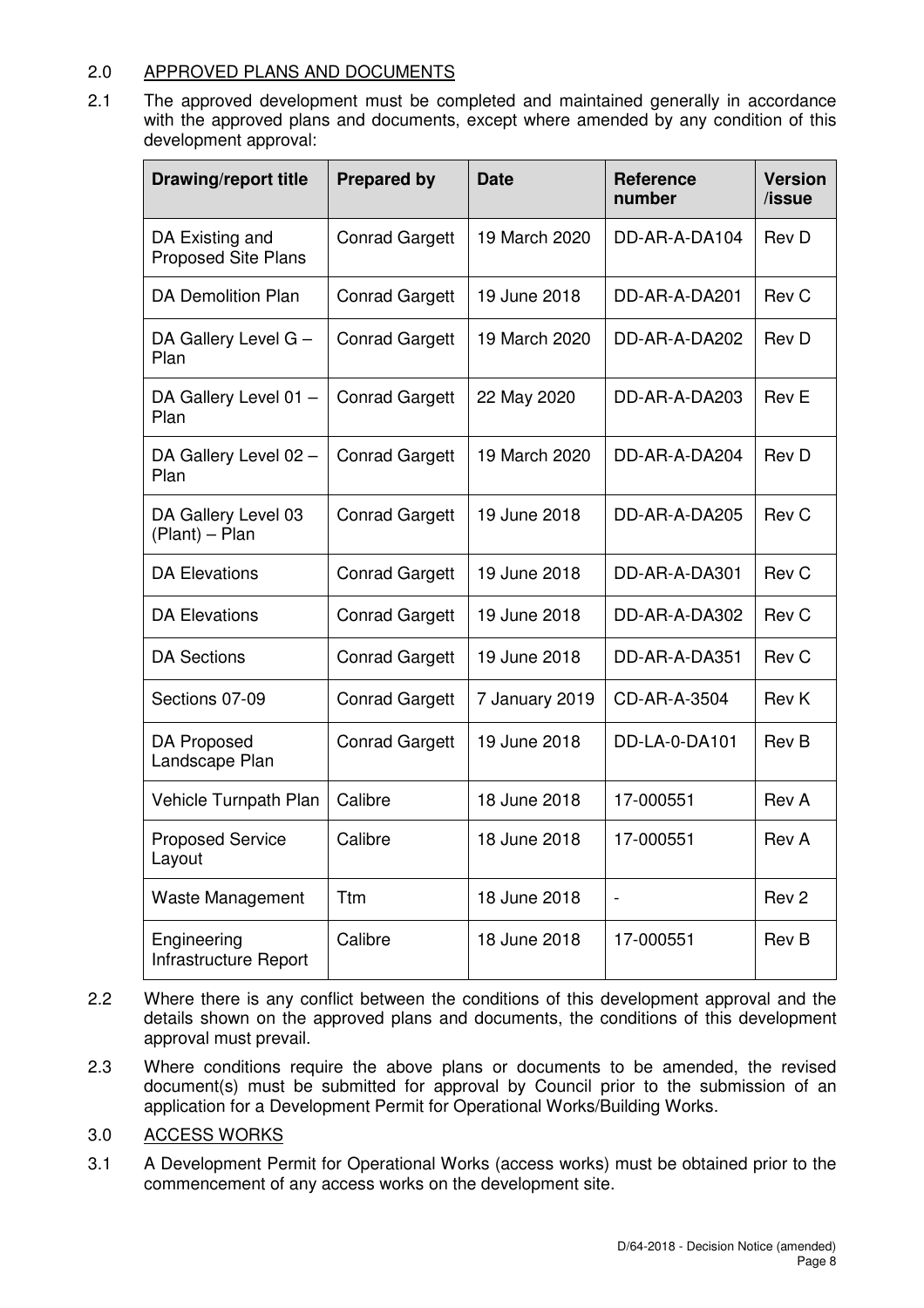- 3.2 All access works must be designed and constructed in accordance with the approved plans (refer to condition 2.1), Capricorn Municipal Development Guidelines, and Australian Standard AS2890 "Parking facilities" and the provisions of a Development Permit for Operational Works (access works).
- 3.3 All access, loading bay and vehicle manoeuvring areas must be concrete paved.
- 3.4 Service and delivery vehicles, including refuse collection vehicles must be via Quay Lane only.
- 3.5 A minimum of six (6), Class 2 bicycle parking facilities must be provided for employees and a minimum of four (4), Class 3 bicycle parking facilities must be provided for visitors. The bicycle parking facilities must encourage casual surveillance and be located at ground floor level.

#### 4.0 PLUMBING AND DRAINAGE WORKS

- 4.1 A Development Permit for Plumbing and Drainage Works must be obtained for the removal and/or demolition of any existing structure on the development site.
- 4.2 All internal plumbing and drainage works must be designed and constructed in accordance with the approved plans (refer to condition 2.1), Capricorn Municipal Development Guidelines, Water Supply (Safety and Reliability) Act, Plumbing and Drainage Act, Council's Plumbing and Drainage Policies and the provisions of a Development Permit for Plumbing and Drainage Works.
- 4.3 The development must be connected to Council's reticulated sewerage and water networks.
- 4.4 The existing water connection point(s) for Lot 100 on SP300269 must be disconnected. A new water connection point must be provided to the development. A hydraulic engineer or other suitably qualified person must determine the size of connection required.
- 4.5 The existing sewerage connection point(s) for Lot 100 on SP300269 must be disconnected. A new sewerage connection point must be provided to the development from the existing sewer access chamber located within Quay Lane.
- 4.6 The internal plumbing of the existing building to be partially retained (i.e. southernmost building on site) (refer to condition 2.1), must be relocated to connect to the new connection point to be provided in accordance with condition 4.4.
- 4.7 The internal sanitary drainage of the existing building to be partially retained (i.e. southernmost building on site) (refer to condition 2.1), must be relocated to connect to the new connection point to be provided in accordance with condition 4.5.
- 4.8 Sewerage and water services to the southernmost building to be partially retained must be maintained throughout the proposed development.
- 4.9 Sewer connection and water meter boxes located within trafficable areas must be raised or lowered to suit the finished surface levels and must be provided with heavy duty trafficable lids.
- 4.10 Sewerage trade waste permits must be obtained for the discharge of any non-domestic waste into Council's reticulated sewerage network. Arrestor traps must be provided where commercial or non-domestic waste is proposed to be discharged into the sewer system.
- 4.11 Adequate domestic and fire-fighting protection must be provided to the development, and must be certified by a hydraulic engineer or other suitably qualified person.
- 4.12 Alteration, disconnection or relocation of internal plumbing and sanitary drainage works associated with the existing building must be in accordance with regulated work under the Plumbing and Drainage Act and Council's Plumbing and Drainage Policies.
- 4.13 The proposed development must be provided with a master meter at the development site boundary and sub-meters for each sole occupancy building in accordance with the Queensland Plumbing and Drainage Code and Council's Sub-metering Policy.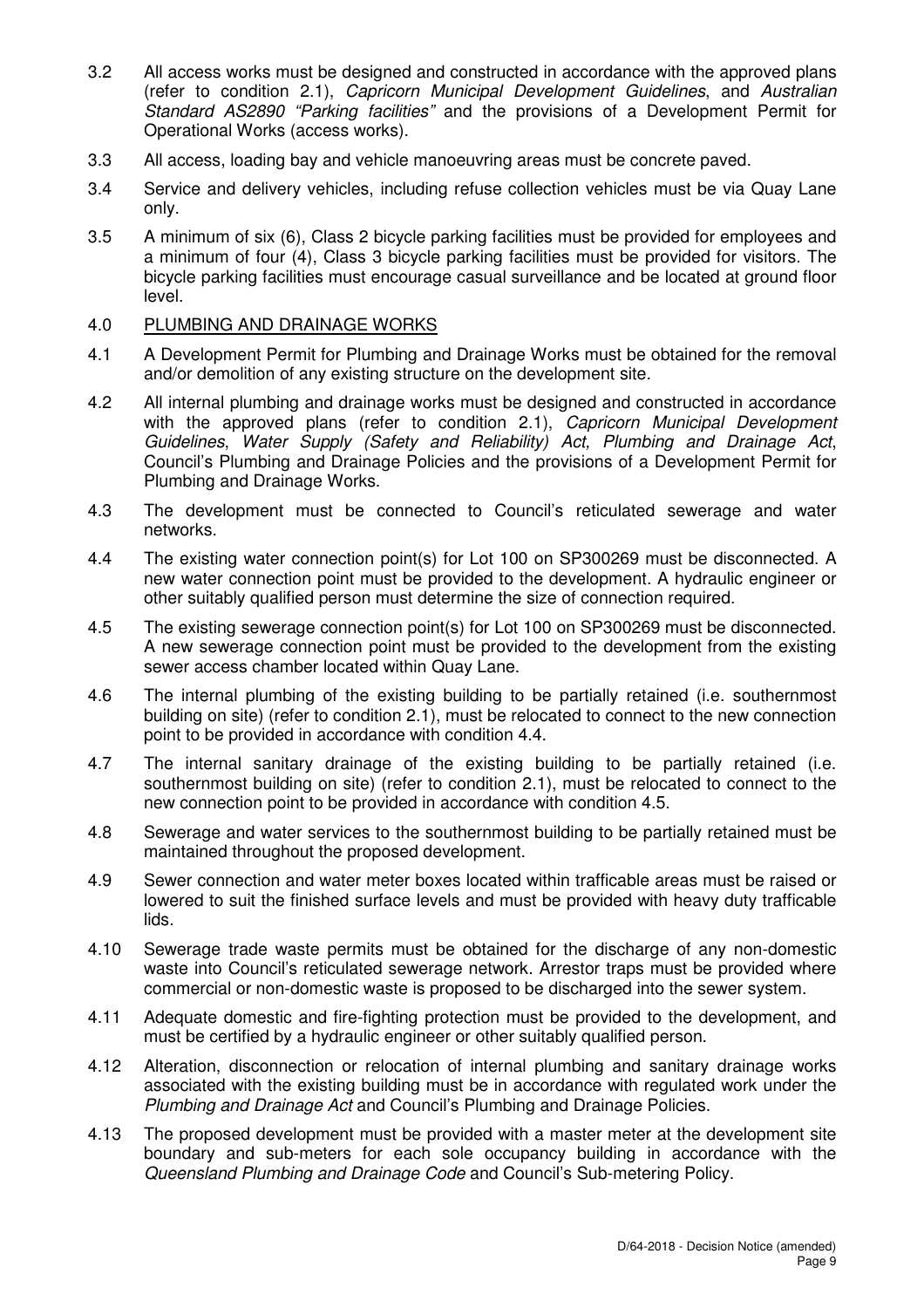4.14 The development must comply with Council's Building Over/Adjacent to Local Government Sewerage Infrastructure Policy. Any permit associated with the Building Over/Adjacent to Local Government Sewerage Infrastructure Policy must be obtained prior to the issue of a Development Permit for Building Works.

## 5.0 STORMWATER WORKS

- 5.1 A Development Permit for Operational Works (stormwater works) must be obtained prior to the commencement of any stormwater works required by this development approval.
- 5.2 All stormwater drainage works must be designed and constructed in accordance with the approved plans (refer to condition 2.1), Queensland Urban Drainage Manual, Capricorn Municipal Development Guidelines sound engineering practice and the provisions of a Development Permit for Operational Works (stormwater works).
- 5.3 All stormwater must be discharged to the existing 375 millimetre diameter stormwater main located within Lot 3 on RP619454, fronting the development site.
	- 5.3.1 An access chamber must be constructed over the stormwater main to allow for a connection.
	- 5.3.2 A backflow prevention device must be incorporated into the proposed drainage system to ensure stormwater does not flow back into the roof-water receiving access chamber or stormwater quality improvement device during times of flood.
- 5.4 The installation of the proposed stormwater quality improvement device must be in accordance with relevant Australian Standards and all maintenance of the proposed stormwater quality improvement device must be the responsibility of the property owner.

## 6.0 ROOF AND ALLOTMENT DRAINAGE WORKS

- 6.1 A Development Permit for Operational Works (roof and allotment drainage works) must be obtained prior to the commencement of any drainage works on the development site.
- 6.2 All roof and allotment drainage works must be designed and constructed in accordance with the approved plans (refer to condition 2.1), Queensland Urban Drainage Manual, Capricorn Municipal Development Guidelines, sound engineering practice and the provisions of a Development Permit for Operational Works (roof and allotment drainage works).
- 6.3 All roof and allotment drainage from the development must be directed to a lawful point of discharge and must not restrict, impair or change the natural flow of runoff water or cause a nuisance or worsening to surrounding land or infrastructure.

## 7.0 SITE WORKS

- 7.1 A Development Permit for Operational Works (site works) must be obtained prior to the commencement of any site works.
- 7.2 Any application for a Development Permit for Operational Works (site works) must be accompanied by a preliminary site investigation into acid sulphate soils. If preliminary testing indicates that acid sulphate soils are present in the areas to be excavated or filled, a more detailed acid sulphate soil investigation must be completed, and an appropriate management plan submitted to Council as part of any application for a Development Permit for Operational Works (site works). The detailed investigation and associated management plan must be carried out in accordance with the Queensland Acid Sulphate Soil Technical Manual and State Planning Policy 2017.
- 7.3 All earthworks must be undertaken in accordance with Australian Standards, AS3798 "Guidelines on Earthworks for Commercial and Residential Developments".
- 7.4 Site works must be constructed such that they do not, at any time, in any way restrict, impair or change the natural flow of runoff water, or cause a nuisance or worsening to surrounding land or infrastructure.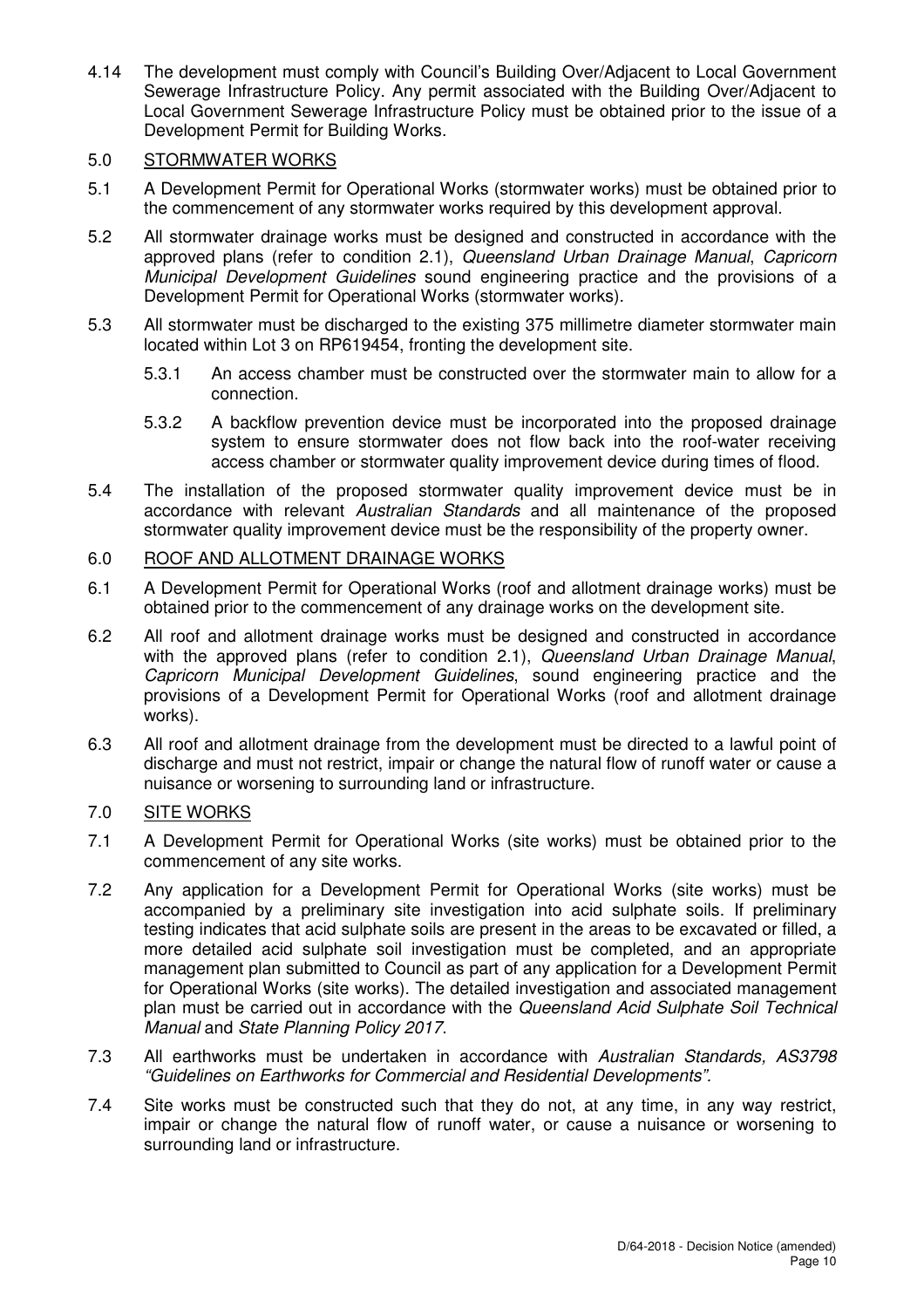## 8.0 BUILDING WORKS

- 8.1 A Development Permit for Building Works must be obtained for the removal and/or demolition of any existing structure on the development site.
- 8.2 The existing buildings on site (excluding the partial retention of the southernmost building) must be demolished in accordance with the approved plans (refer to condition 2.1).
- 8.3 A Building Over/Adjacent to Local Government Sewerage Infrastructure application must be submitted to Council for the assessment of the footing design at the Building Application stage. The existing sewerage main is greater than three (3) metres in depth and piers may be required for the footings to comply with Council's policy.
- 8.4 Impervious paved waste storage area/s must be provided in accordance with the approved plans (refer to condition 2.1) and the Environmental Protection Regulation 2008 and must be:
	- 8.4.1 concealed from public view such that the contents of the waste storage area are not visible from any public place;
	- 8.4.2 of a sufficient size to accommodate residential / commercial type bins that will be serviced by a commercial contractor. Furthermore, there must be sufficient clearance around the bins for manoeuvring and cleaning purposes; and
	- 8.4.3 provided with a suitable hosecock and hoses at the refuse container area, and washdown must be drained to the sewer in accordance with the Sewerage Trade Waste provisions and the Plumbing and Drainage Act.

Note: As an alternative to a washdown facility, a fully contained commercial bin cleaning service is acceptable, provided no wastewater is discharged from the site to the sewer network.

8.5 Any lighting devices associated with the development, such as sensory lighting, must be positioned on the development site and shielded so as not to cause glare or other nuisance to nearby residents and motorists. Night lighting must be designed, constructed and operated in accordance with Australian Standard AS4282 "Control of the obtrusive effects of outdoor lighting".

## 9.0 LANDSCAPING

- 9.1 All landscaping must be established generally in accordance with the approved plans (refer to condition 2.1). The landscaping must be constructed and/or established prior to the commencement of the use and the landscape areas must predominantly contain plant species that have low water dependency.
- 9.2 The landscaped areas must be subject to:
	- 9.2.1 a watering and maintenance plan during the establishment moment; and
	- 9.2.2 an ongoing maintenance and replanting programme.
- 9.3 Landscaping, or any part thereof, upon reaching full maturity, must not adversely affect any Council infrastructure, or public utility plant.

## 10.0 ELECTRICITY

10.1 Underground electricity connections must be provided to the proposed development to the standards of the relevant authorities.

#### 11.0 TELECOMMUNICATIONS

11.1 Underground telecommunication connections must be provided to the proposed development to the standards of the relevant authorities.

## 12.0 ASSET MANAGEMENT

12.1 Any alteration necessary to electricity, telephone, water mains, sewerage mains, and/or public utility installations resulting from the development or in connection with the development, must be undertaken and completed at no cost to Council.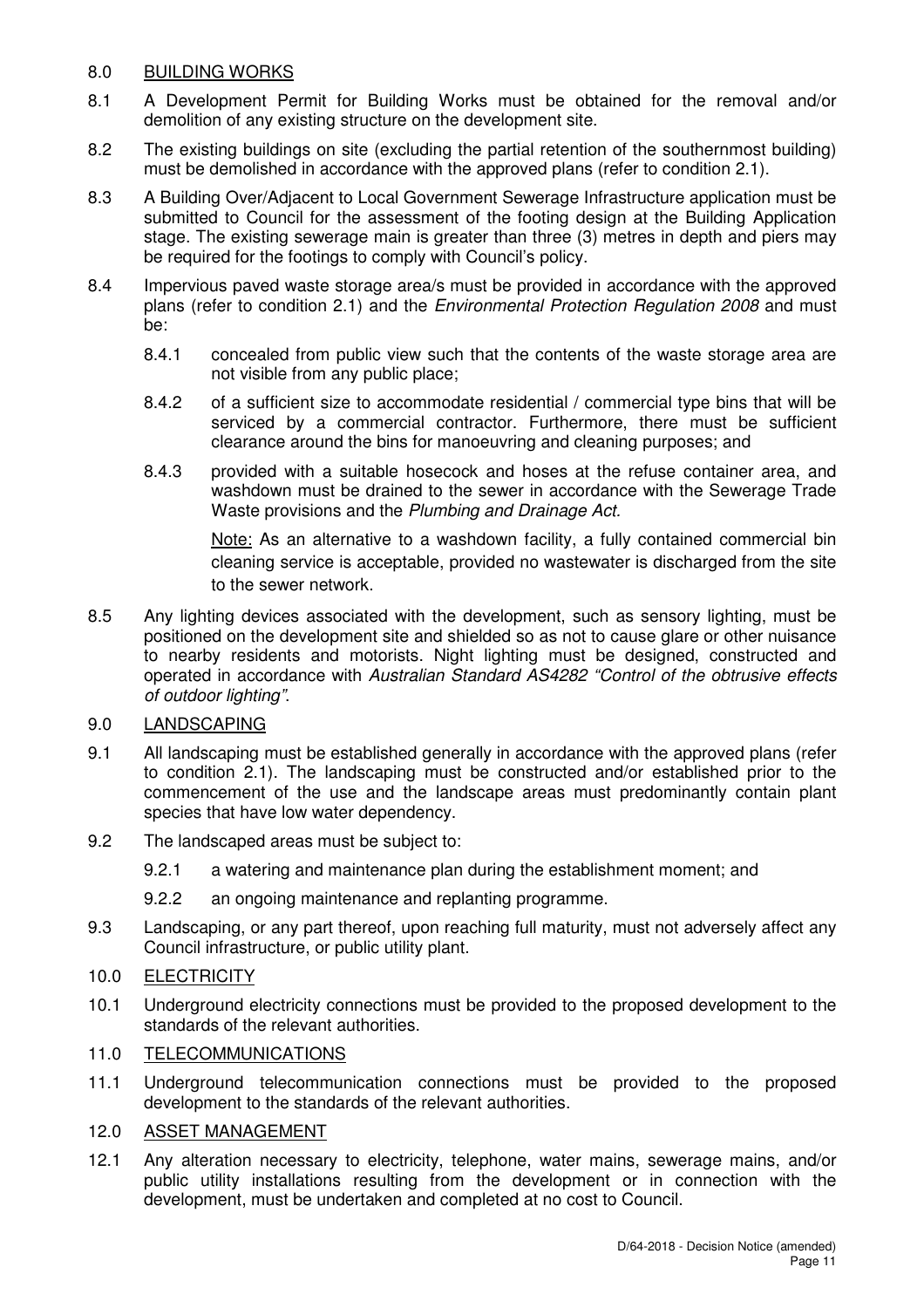- 12.2 Any damage to existing stormwater, water supply and sewerage infrastructure, kerb and channel, pathway or roadway (including removal of concrete slurry from public land and Council infrastructure), that occurs while any works are being carried out in association with this development approval must be repaired at full cost to the developer. This includes the reinstatement of any existing traffic signs or pavement markings that may have been removed or damaged.
- 12.3 'As Constructed' information pertaining to assets to be handed over to Council and those which may have an impact on Council's existing and future assets must be provided prior to the commencement of the use. This information must be provided in accordance with the Manual for Submission of Digital As Constructed Information.

## 13.0 ENVIRONMENTAL

- 13.1 The Erosion Control and Stormwater Control Management Plan prepared by a Registered Professional Engineer of Queensland in accordance with the *Capricorn Municipal Design* Guidelines, must be:
	- 13.1.1 implemented, monitored and maintained for the duration of the works, and until all exposed soil areas are permanently stabilised (for example, turfed, hydromulched, concreted, landscaped); and
	- 13.1.2 available on-site for inspection by Council Officers whilst all works are being carried out.

## 14.0 ENVIRONMENTAL HEALTH

- 14.1 Noise emitted from the activity must not cause an environmental nuisance.
- 14.2 Operations on the site must have no significant impact on the amenity of adjoining premises or the surrounding area due to the emission of light, noise or dust.
- 14.3 When requested by Council, nuisance monitoring must be undertaken and recorded within three (3) months, to investigate any genuine complaint of nuisance caused by noise, light or dust. An analysis of the monitoring data and a report, including nuisance mitigation measures, must be provided to Council within fourteen (14) days of the completion of the investigation.
- 14.4 Air conditioner units must be located so as not to cause a noise nuisance and maintained in proper working order at all times. Installation is to be as per manufacturer's directions to ensure that efficiency of the equipment.

## 15.0 OPERATING PROCEDURES

- 15.1 All construction materials, waste, waste skips, machinery and contractors' vehicles must be located and stored or parked within the development site. Storage of materials or parking of construction machinery or contractors' vehicles must not occur within Quay Street or Quay Lane.
- 15.2 All waste must be stored within a waste storage area (for example, general waste, recyclable waste, pallets, empty drums etcetera) in accordance with the approved plans (refer to condition 2.1). The owner of the land must ensure that:
	- 15.2.1 the area is kept in a clean and tidy condition;
	- 15.2.2 no waste material is stored external to the waste storage area/s;
	- 15.2.3 the area is maintained in accordance with Environmental Protection Regulation 2008.
- 15.3 Bins (Waste and Recycle) collection for the proposed development must be from Quay Lane only. All bins must be transferred to and from Quay Lane from the dock yard (refer to condition 2.1) on collection day by the property owner.
- 15.4 All loading and/or unloading of delivery/collection vehicles must occur outside of standard business hours being 0800 to 1700 from Monday to Sunday, including Public Holidays.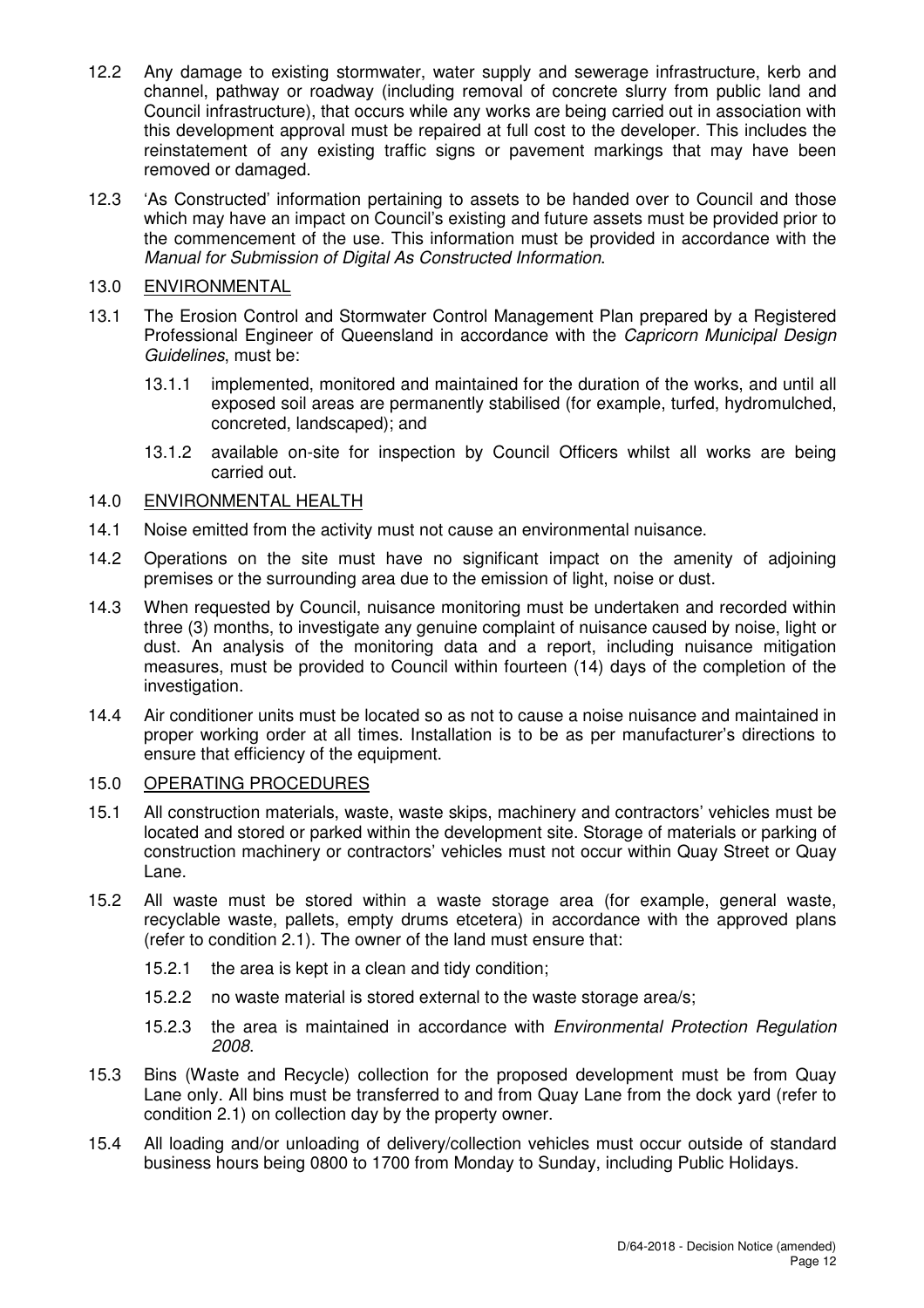- 15.5 A Heavy Rigid Vehicle, being 12.5 metres in length, or a smaller vehicle, must be used for the delivery and collection of goods or services to/from the loading dock in accordance with the approved plans (refer to condition 2.1).
- 15.6 Where the Heavy Rigid Vehicle must reverse into the site via the dock yard on Quay Lane, to ensure the manoeuvring is completed safely and to eliminate the potential for accidents/injuries, a minimum of two (2) spotters must be used at all times.

## ADVISORY NOTES

## NOTE 1. Aboriginal Cultural Heritage

It is advised that under section 23 of the Aboriginal Cultural Heritage Act 2003, a person who carries out an activity must take all reasonable and practicable measures to ensure the activity does not harm Aboriginal cultural heritage (the "cultural heritage duty of care"). Maximum penalties for breaching the duty of care are listed in the Aboriginal cultural heritage legislation. The information on Aboriginal cultural heritage is available on the Department of Aboriginal and Torres Strait Islander and Partnerships website: www.datsip.qld.gov.au.

## NOTE 2. Asbestos Removal

Any demolition and/or removal works involving asbestos materials must be undertaken in accordance with the requirements of the Work Health and Safety Act 2011 and Public Health Act 2005.

## NOTE 3. General Environmental Duty

General environmental duty under the *Environmental Protection Act 1994* prohibits unlawful environmental nuisance caused by noise, aerosols, particles, dust, ash, fumes, light, odour or smoke beyond the boundaries of the development site during all stages of the development including earthworks, construction and operation.

#### NOTE 4. Licensable Activities

Should an activity licensable by Rockhampton Regional Council be proposed for the development site, Council's Environment and Public Health Unit must be consulted to determine whether any approvals are required. Such activities may include food preparation, storage of dangerous goods or environmentally relevant activities. Approval for such activities is required before 'fit out' and operation.

#### NOTE 5. General Safety Of Public During Construction

The Work Health and Safety Act 2011 and Manual of Uniform Traffic Control Devices must be complied with in carrying out any construction works, and to ensure safe traffic control and safe public access in respect of works being constructed on a road.

## **Part B – Operational Works for an Advertising Device (wall sign)**

## 16.0 ADMINISTRATION

16.1 The approved signage must be completed and maintained generally in accordance with the approved drawings and documents, except where amended by the conditions of this permit.

| <b>Drawing/report title</b> | <b>Prepared by</b>    | <b>Date</b>  | Reference<br>number | <b>Version</b><br>/issue |
|-----------------------------|-----------------------|--------------|---------------------|--------------------------|
| DA Elevations               | <b>Conrad Gargett</b> | 19 June 2018 | DD-AR-A-DA301       | Rev C                    |

- 16.2 A set of the above approved plans are returned to you as the Consultant. The Consultant is to supply one (1) Approved set to the contractor to be retained on site at all times during construction.
- 16.3 Where there is any conflict between the conditions of this approval and the details shown on the approved plans and documents, the conditions of approval must prevail.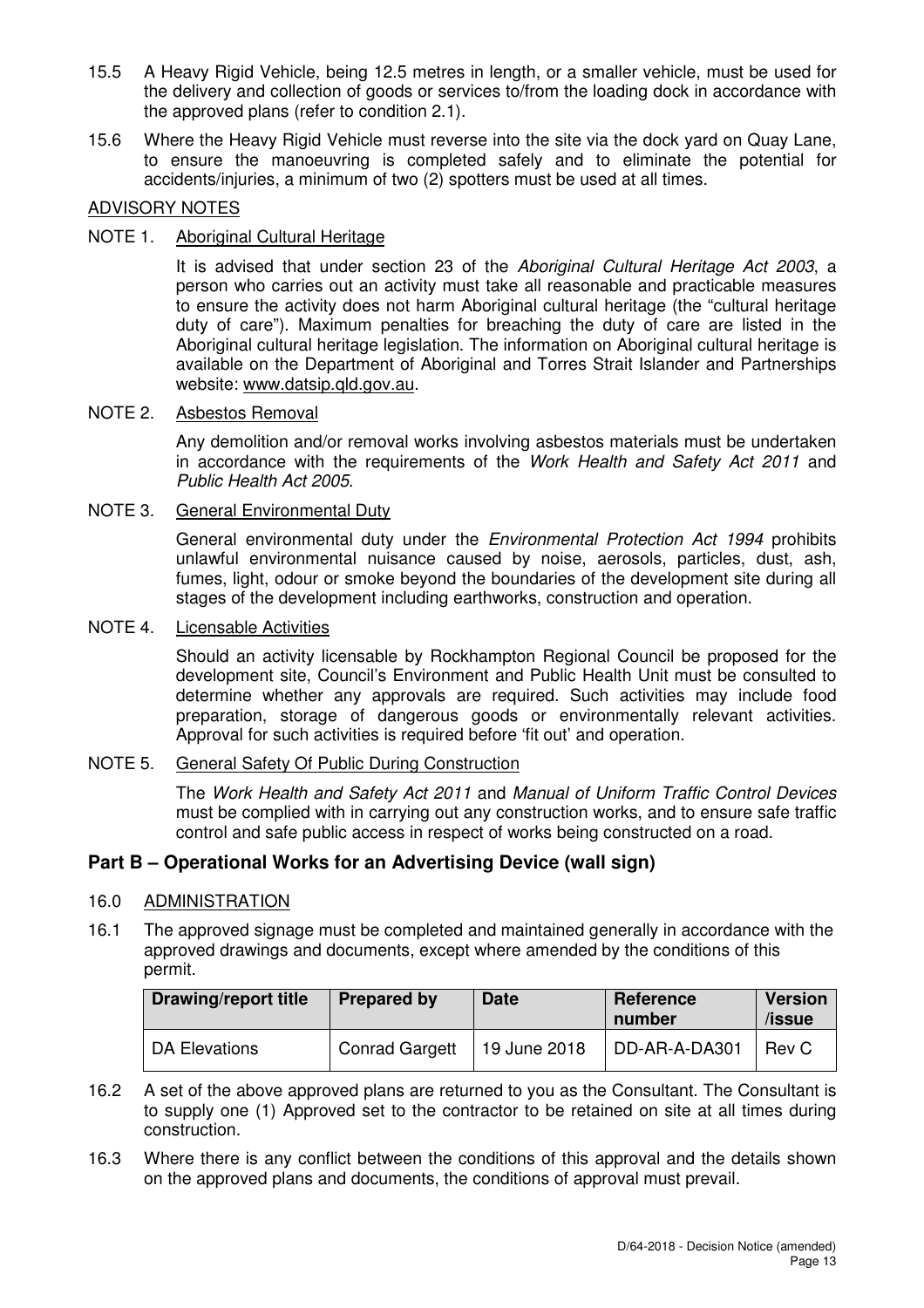- 16.4 Where conditions require the above plans or documents to be amended, the revised document(s) must be submitted for endorsement by Council prior to the submission of a Development Application for Building Works.
- 16.5 The Developer is responsible for ensuring compliance with this approval and the Conditions of the approval by an employee, agent, contractor or invitee of the Developer.
- 16.6 Where these Conditions refer to "Council" in relation to requiring Council to approve or to be satisfied as to any matter, or conferring on the Council a function, power or discretion, that role of the Council may be fulfilled in whole or in part by a delegate appointed for that purpose by the Council.
- 16.7 All conditions of this approval must be undertaken and completed to the satisfaction of Council, at no cost to Council.
- 16.8 The following further development permits are required prior to the commencement of any works on the site:

1.8.1 Building Works.

- 16.9 Unless otherwise stated, all works must be designed, constructed and maintained in accordance with the relevant Council policies, guidelines and standards.
- 16.10 Any proposed changes to the approved stamped plans during the works will be generally considered minor amendments and require Council's approval. The stamped amended plans and a covering letter will be forwarded to the applicant.

#### 17.0 OPERATING PROCEDURE

- 17.1 All text and images displayed on the billboard must be static, not imitate a traffic control device or include traffic instructions (for example 'stop'), and not involve moving parts or flashing lights.
- 17.2 All signage must be maintained by the premises owner, to a standard that ensures public safety and doesn't adversely impact the visual amenity.

#### 18.0 DIGITAL SCREEN DISPLAY FEATURES

- 18.1 The digital display screen of the Advertising Device must incorporate an automatic error detection system which will turn off the screen display or display a blank screen should the Advertising Device malfunction.
- 18.2 The Advertising Device display screen must incorporate a light sensor to detect the amount or level of ambient light surrounding a display and adjust the intensity of the display in accordance with the requirements of Condition 19.1.
- 18.3 The Advertising Device display screen must provide for in situ control, operation, configuration and diagnosis of the screen display.
- 18.4 Messages must remain static for a minimum dwell time of 10 seconds and are not to scroll across the screen or incorporate flashing, blinking, revolving, pulsating, high contrast or rotating effects animation.
- 18.5 Each change of advertisement is to be completed instantaneously (i.e. within 0.1 of a second).

#### 19.0 DIGITAL SCREEN ADVERTISEMENTS AND MOVEMENT

- 19.1 The Advertising Device display screen must not be split to display multiple advertisements on the one display screen.
- 19.2 Advertisements must not display text, photographs or symbols depicting, mimicking or that could be reasonably interpreted as a traffic control device.
- 19.3 Advertisements must not invite traffic to move contrary to any traffic control device, or turn where there is fast moving traffic.
- 19.4 Advertisements must only promote a single, self-contained advertising message that is clear, succinct, legible and easily understood at a glance. The use of text components in a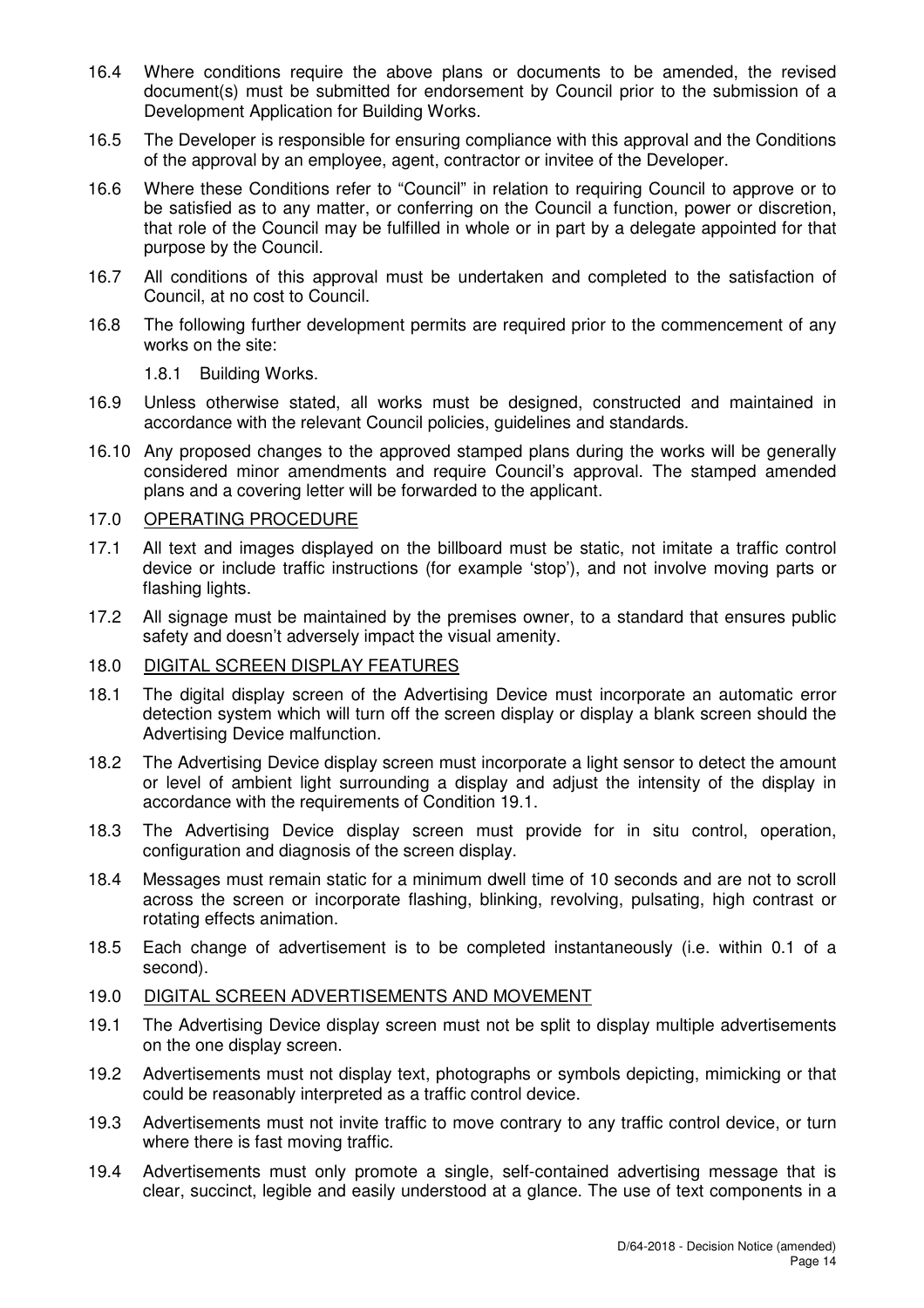sequential manner, whereby text refers to or is reliant on previous or successive screen displays in order to convey an advertising message is not permitted.

 Note: An advertising message refers to the main point the advertisement is attempting to convey to its target audience. This condition seeks to ensure that drivers in particular are not required to spend an excessive amount of time reading and interpreting advertisements.

- 19.5 Changeover animation effects such as 'fade', 'zoom', or 'fly-in' between advertisements must not be used.
- 19.6 A blank black, white, or any coloured screen must not be displayed between advertisements.
- 19.7 Advertisement that comprise of, or incorporate moving visual images, such as videos or animations must not be displayed.

 Note: Video refers to a recording or the streaming of moving visual images captured by or using a video camera or similar device. Animation refers to a simulation of movement created by displaying a series of pictures or frames either digitally or otherwise.

19.8 The Advertising Device must not be capable of playing audio nor synchronised with any outdoor sound system utilised for advertising purposes.

## 20.0 ILLUMINANCE AND LUMINANCE

20.1 Luminance levels of the Advertising Device must not exceed the applicable levels listed in Table 1 below:

|                                     |                  |                                                                      | <b>All Colours</b>                                 |                                                    | Setting      | Bailey's Sign Nit |
|-------------------------------------|------------------|----------------------------------------------------------------------|----------------------------------------------------|----------------------------------------------------|--------------|-------------------|
| Ambient<br>Condition<br>Description | Dimming<br>Level | Advertising<br>Device<br>Illuminance<br>Vertical<br>Component<br>(Ix | Screen<br>Luminance<br>(Cd/m <sup>2</sup> )<br>Max | Screen<br>Luminance<br>(Cd/m <sup>2</sup> )<br>Min | Max<br>(nit) | Min<br>(nit)      |
| <b>Sunny Day</b>                    | 5                | 40,000                                                               | 6,300                                              | 2,800                                              | 6,000        | 2,800             |
| Cloudy Day                          | 4                | 4,000                                                                | 1,100                                              | 500                                                | 1,100        | 500               |
| Twilight                            | 3                | 400                                                                  | 480                                                | 260                                                | 480          | 260               |
| <b>Dusk</b>                         | 2                | 40                                                                   | 380                                                | 120                                                | 380          | 120               |
| Night                               |                  | $\lt 4$                                                              | 340                                                | 80                                                 | 270          | 80                |

## **Table 1: Luminance levels Advertising Device**

known as lux (Ix)). Luminance refers to the intensity of light per unit area of its source when Note: I/luminance refers to the intensity of light falling at a given place on a lighted surface when measured by a lux meter and expressed as luminous flux per unit area (otherwise measured by a luminance meter and expressed as candela per square metre (cd/m2). It is often used to describe the perceived brightness of a light source.

20.2 Any lighting devices associated with the signage, such as sensory lighting, must be positioned on the site and shielded so as not to cause glare or other nuisance to nearby residents or motorists. Night lighting must be designed, constructed and operated in accordance with 'Australian Standard AS4282 – Control of the obtrusive effects of outdoor lighting'.

## 21.0 ASSET MANAGEMENT

21.1 Any damage to, or alterations necessary, to electricity, telephone, water mains, sewerage mains, stormwater drains, and/or public utility installations resulting from the development or in connection with the development, must be undertaken immediately at full cost to the Developer.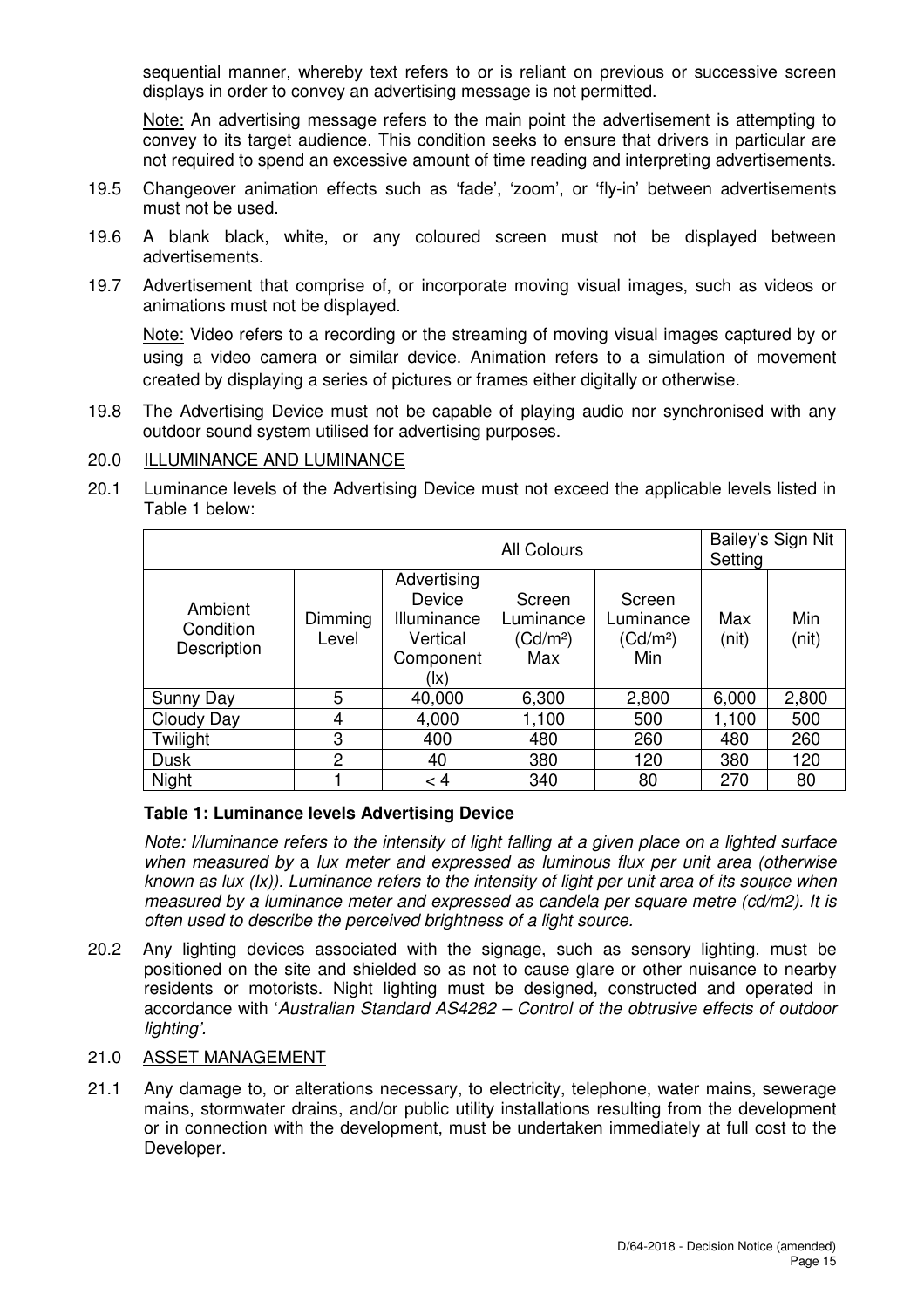## 22.0 ADVERTISING DEVICE CONSTRUCTION AND MAINTENANCE

- 22.1 Council reserves the right for uninterrupted access to the site at all times during construction.
- 22.2 All Construction work and other associated activities are permitted only between 0630 hours and 1800 hours Monday to Saturday. No work is permitted on Sundays or public holidays. All requirements of the Environmental Protection Act 1994 and Environmental Protection Regulations 2008 must be observed at all times.
- 22.3 All construction materials, waste, waste skips, machinery and contractors' vehicles must be located and stored or parked within the site.
- 22.4 Any proposed works within the vicinity (or zone of influence) of existing Council infrastructure will not adversely affect the integrity of the infrastructure. Any restoration works required on existing Council infrastructure as a result of proposed works will be at the developer's expense.
- 22.5 The Advertising Device must be designed and certified by a Registered Professional Engineer of Queensland and constructed in accordance with the requirements of the Queensland Development Code and the Building Code of Australia.
- 22.6 All conduits, wiring, switches or other control apparatus installed on an Advertising Device must be concealed from general view, with control apparatus secured in a manner to prevent unauthorised entry and display setting tampering.
- 22.7 All electrical services and systems must comply with 'Australian and New Zealand Standard AS/NZS 3000:2007 - Electrical Installations'.
- 22.8 All signage must be maintained at all times on the premises by the owner of the premises to the same standard as it was when it was installed.
- 22.9 The Advertising Device must be maintained in a safe, clean, tidy and sightly condition at all times.

#### ADVISORY NOTES

#### NOTE 6. Aboriginal Cultural Heritage Act, 2003

It is advised that under Section 23 of the Aboriginal Cultural Heritage Act 2003, a person who carries out an activity must take all reasonable and practicable measures to ensure the activity does not harm Aboriginal Cultural Heritage (the "cultural heritage duty of care"). Maximum penalties for breaching the duty of care are listed in the Aboriginal Cultural Heritage legislation. The information on Aboriginal Cultural Heritage is available on the Department of Aboriginal and Torres Strait Islander and Multicultural Affairs website: www.datsip.qld.gov.au.

#### NOTE 7. Asbestos Removal

Any demolition and/or removal works involving asbestos materials must be undertaken in accordance with the requirements of the Work Health and Safety Act and Public Health Act 2005.

#### NOTE 8. General Environmental Duty- Environmental Protection Act 1994, sec.319

A person must not carry out any activity that causes, or is likely to cause, environmental harm unless the person takes all reasonable and practicable measures to prevent or minimise the harm (**the general environmental duty**).

In deciding the measures required to be taken, regard must be had to, for example—

- (a) the nature of the harm or potential harm; and
- (b) the sensitivity of the receiving environment; and
- (c) the current state of technical knowledge for the activity; and
- (d) the likelihood of successful application of the different measures that might be taken; and
- (e) the financial implications of the different measures as they would relate to the type of activity.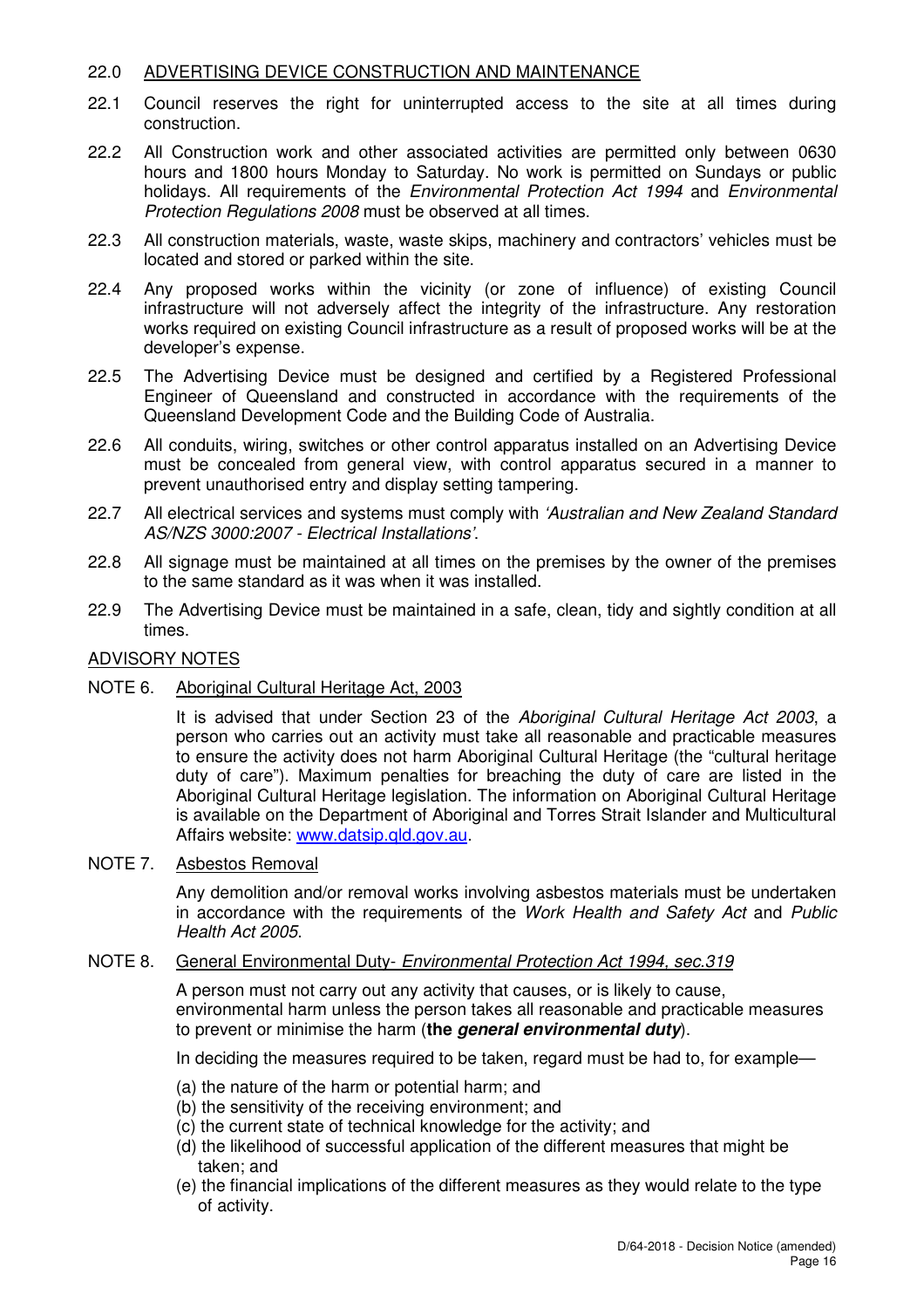## NOTE 9. General Safety Of Public During Construction

The Work Health and Safety Act and Manual of Uniform Traffic Control Devices must be complied with in carrying out any construction works, and to ensure safe traffic control and safe public access in respect of works being constructed on a road.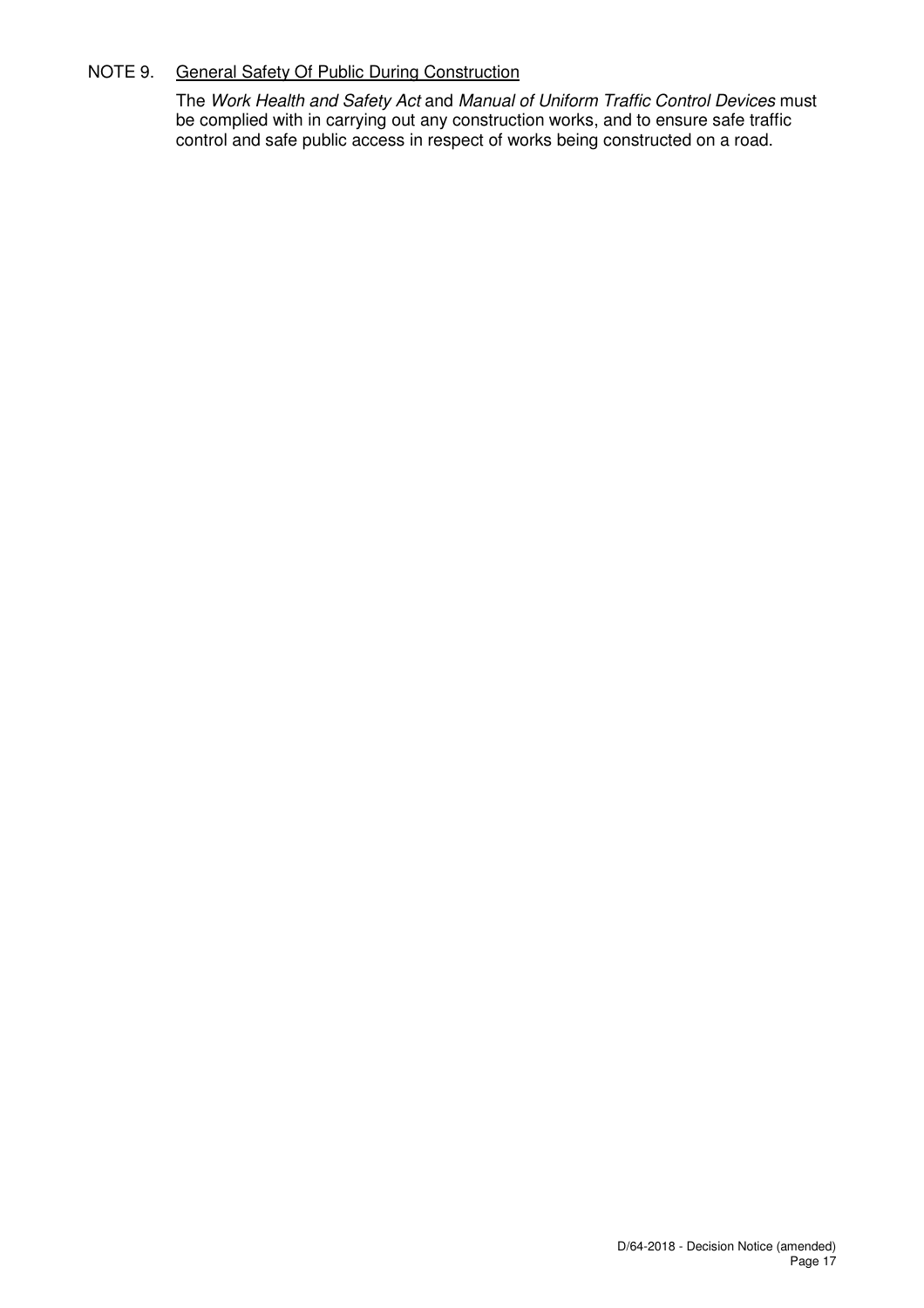

**Attachment 1 – Part 2 Referral Agency Conditions - Department of State Development, Manufacturing, Infrastructure and Planning and Ergon Energy** 

Planning Act 2016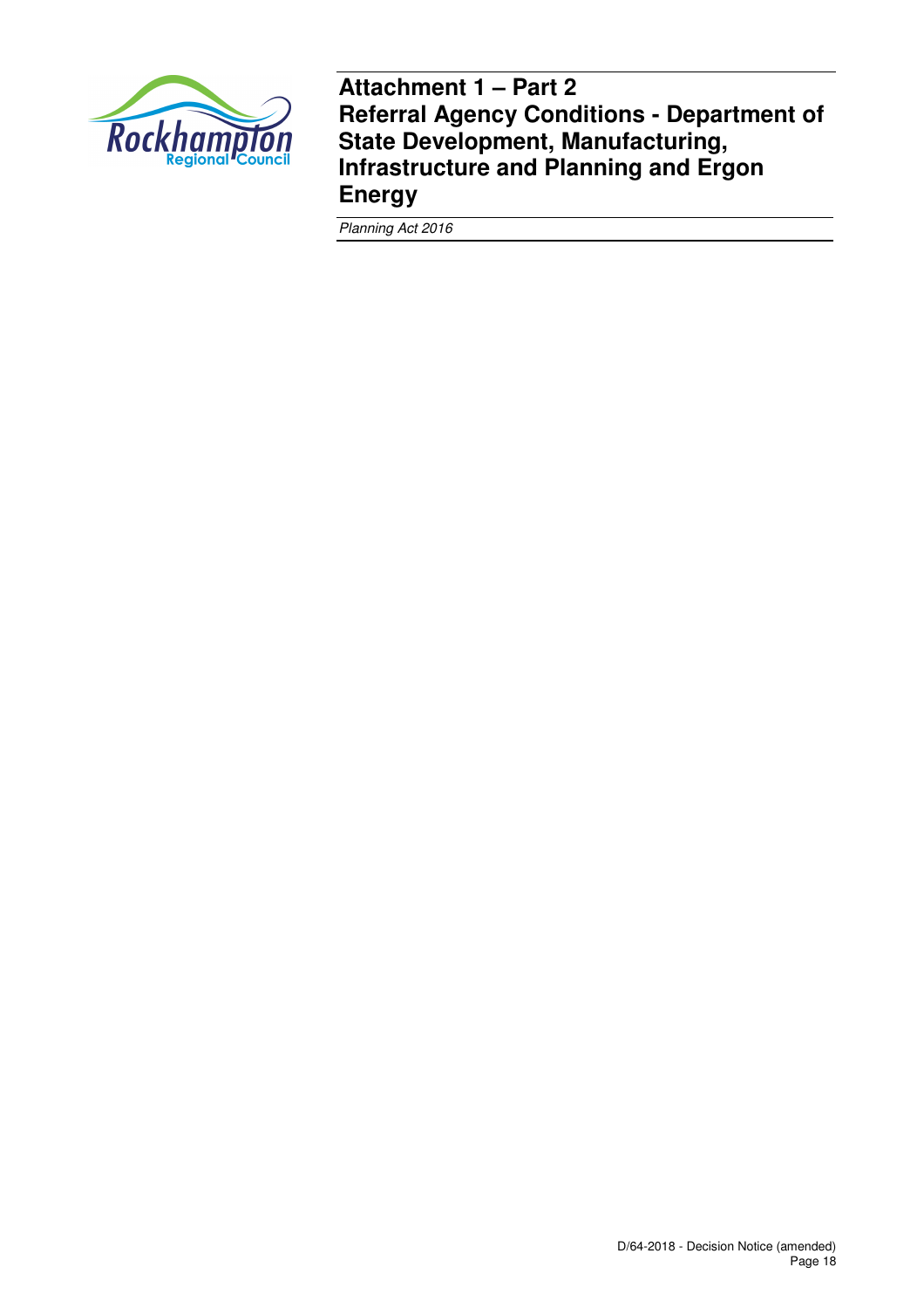

## **Attachment 2 - Appeal Rights**

PLANNING ACT 2016

The following is an extract from the Planning Act 2016 (Chapter 6)

## **Appeal rights**

#### **229 Appeals to tribunal or P&E Court**

- (1) Schedule 1 states—
	- (a) matters that may be appealed to— (i) either a tribunal or the P&E Court; or (ii) only a tribunal; or
		- (iii) only the P&E Court; and
	- (b) the person— (i) who may appeal a matter (the **appellant**); and (ii) who is a respondent in an appeal of the matter; and (iii) who is a co-respondent in an appeal of the matter; and
		- (iv) who may elect to be a co-respondent in an appeal of the matter.
- (2) An appellant may start an appeal within the appeal period.
- (3) The **appeal period** is—
	- (a) for an appeal by a building advisory agency—10 business days after a decision notice for the decision is given to the agency or
	- (b) for an appeal against a deemed refusal—at any time after the deemed refusal happens; or
	- (c) for an appeal against a decision of the Minister, under chapter 7, part 4, to register premises or to renew the registration of premises—20 business days after a notice is published under section 269(3)(a) or (4); or
	- (d) for an appeal against an infrastructure charges notice-20 business days after the infrastructure charges notice is given to the person; or
	- (e) for an appeal about a deemed approval of a development application for which a decision notice has not been given—30 business days after the applicant gives the deemed approval notice to the assessment manager; or
	- (f) for any other appeal—20 business days after a notice of the decision for the matter, including an enforcement notice, is given to the person.
	- **Note**

See the P&E Court Act for the court's power to extend the appeal period.

- (4) Each respondent and co-respondent for an appeal may be heard in the appeal.
- (5) If an appeal is only about a referral agency's response, the assessment manager may apply to the tribunal or P&E Court to withdraw from the appeal.
- (6) To remove any doubt, it is declared that an appeal against an infrastructure charges notice must not be about—
	- (a) the adopted charge itself; or
	- (b) for a decision about an offset or refund—
		- (i) the establishment cost of trunk infrastructure identified in a LGIP; or
	- (ii) the cost of infrastructure decided using the method included in the local government's charges resolution.

#### **230 Notice of appeal**

- (1) An appellant starts an appeal by lodging, with the registrar of the tribunal or P&E Court, a notice of appeal that— (a) is in the approved form; and
	- (b) succinctly states the grounds of the appeal.
- (2) The notice of appeal must be accompanied by the required fee.
- (3) The appellant or, for an appeal to a tribunal, the registrar must, within the service period, give a copy of the notice of appeal to—
- (a) the respondent for the appeal; and
- (b) each co-respondent for the appeal; and
- (c) for an appeal about a development application under schedule 1, table 1, item 1—each principal submitter for the development application; and
- (d) for an appeal about a change application under schedule 1, table 1, item 2—each principal submitter for the change application; and
- (e) each person who may elect to become a co-respondent for the appeal, other than an eligible submitter who is not a principal submitter in an appeal under paragraph (c) or (d); and
- (f) for an appeal to the P&E Court—the chief executive; and
- (g) for an appeal to a tribunal under another Act—any other person who the registrar considers appropriate.
- (4) The **service period** is—
	- (a) if a submitter or advice agency started the appeal in the P&E Court—2 business days after the appeal is started; or
	- (b) otherwise—10 business days after the appeal is started.
- (5) A notice of appeal given to a person who may elect to be a co-respondent must state the effect of subsection
- (6) A person elects to be a co-respondent by filing a notice of election, in the approved form, within 10 business days

after the notice of appeal is given to the person*.*

#### **231 Other appeals**

- (1) Subject to this chapter, schedule 1 and the P&E Court Act, unless the Supreme Court decides a decision or other matter under this Act is affected by jurisdictional error, the decision or matter is non-appealable.
- (2) The Judicial Review Act 1991, part 5 applies to the decision or matter to the extent it is affected by jurisdictional error.
- (3) A person who, but for subsection (1) could have made an application under the Judicial Review Act 1991 in relation to the decision or matter, may apply under part 4 of that Act for a statement of reasons in relation to the decision or matter.
- (4) In this section— **decision** includes—
	- (a) conduct engaged in for the purpose of making a decision; and
	- (b) other conduct that relates to the making of a decision; and
	- (c) the making of a decision or the failure to make a decision; and
	- (d) a purported decision; and
	- (e) a deemed refusal.
- **non-appealable**, for a decision or matter, means the decision or matter—
	- (a) is final and conclusive; and
	- (b) may not be challenged, appealed against, reviewed, quashed, set aside or called into question in any other way under the Judicial Review Act 1991 or otherwise, whether by the Supreme Court, another court, a tribunal or another entity; and
	- (c) is not subject to any declaratory, injunctive or other order of the Supreme Court, another court, a tribunal or another entity on any ground.

#### **232 Rules of the P&E Court**

- (1) A person who is appealing to the P&E Court must comply with the rules of the court that apply to the appeal.
- (2) However, the P&E Court may hear and decide an appeal even if the person has not complied with rules of the P&E Court.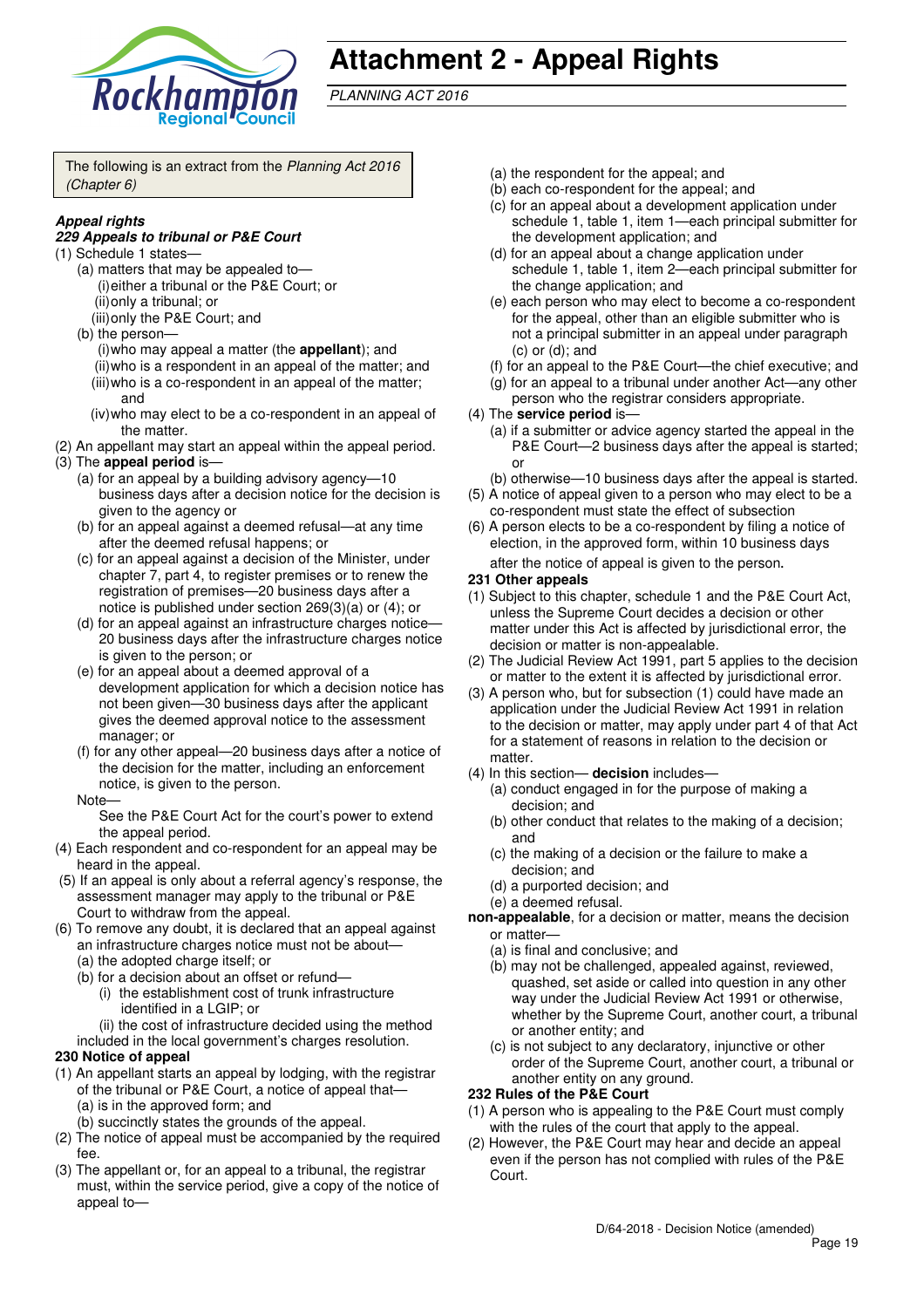

## **Appeal Rights**

PLANNING ACT 2016

#### **Schedule 1**

#### **Appeals section 229**

#### **1 Appeal rights and parties to appeals**

- (1) Table 1 states the matters that may be appealed to—(a) the P&E court; or (b) a tribunal.
- (2) However, table 1 applies to a tribunal only if the matter involves—
	- (a) the refusal, or deemed refusal of a development application, for—
	- (i) a material change of use for a classified building; or
	- (ii) operational work associated with building work, a retaining wall, or a tennis court; or
	- (b) a provision of a development approval for—
	- (i) a material change of use for a classified building; or
- (ii) operational work associated with building work, a retaining wall, or a tennis court; or
	- (c) if a development permit was applied for—the decision to give a preliminary approval for— (i) a material change of use for a classified building; or
		- (ii) operational work associated with building work, a retaining wall, or a tennis court; or
	- (d) a development condition if—
		- (i) the development approval is only for a material change of use that involves the use of a building classified under the Building Code as a class 2 building; and
			- (ii) the building is, or is proposed to be, not more than 3 storeys; and
			- (iii) the proposed development is for not more than 60 sole-occupancy units; or
	- (e) a decision for, or a deemed refusal of, an extension application for a development approval that is only for a material change of use of a classified building; or
	- (f) a decision for, or a deemed refusal of, a change application for a development approval that is only for a material change of use of a classified building; or
	- (g) a matter under this Act, to the extent the matter relates to—
		- (i) the Building Act, other than a matter under that Act that may or must be decided by the Queensland Building and Construction Commission; or
		- (ii) the Plumbing and Drainage Act, part 4 or 5; or
	- (h) a decision to give an enforcement notice in relation to a matter under paragraphs (a) to (g); or
	- (i) a decision to give an infrastructure charges notice; or
	- (j) the refusal, or deemed refusal, of a conversion application; or
	- $(k)$  a matter that, under another Act, may be appealed to the tribunal; or
	- (l) a matter prescribed by regulation.
- (3) Also, table 1 does not apply to a tribunal if the matter involves—
	- (a) for a matter in subsection  $(2)(a)$  to  $(d)$ 
		- (i) a development approval for which the development application required impact assessment; and
		- (ii) a development approval in relation to which the assessment manager received a properly made submission for the development application; or
	- (b) a provision of a development approval about the identification or inclusion, under a variation approval, of a matter for the development.
- (4) Table 2 states the matters that may be appealed only to the P&E Court.
- (5) Table 3 states the matters that may be appealed only to the tribunal.
- (6) In each table—
	- (a) column 1 states the appellant in the appeal; and
	- (b) column 2 states the respondent in the appeal; and
	- (c) column 3 states the co-respondent (if any) in the appeal; and
	- (d) column 4 states the co-respondents by election (if any) in the appeal.
- (7) If the chief executive receives a notice of appeal under section 230(3)(f), the chief executive may elect to be a corespondent in the appeal.

| Table 1<br>Appeals to the P&E Court and, for certain matters, to a tribunal                                                                                                                                                                                                                                                                    |                           |                                         |                                                       |  |  |
|------------------------------------------------------------------------------------------------------------------------------------------------------------------------------------------------------------------------------------------------------------------------------------------------------------------------------------------------|---------------------------|-----------------------------------------|-------------------------------------------------------|--|--|
| 1. Development applications<br>An appeal may be made against-<br>(a) the refusal of all or part of the development application; or<br>(b) the deemed refusal of the development application; or<br>(c) a provision of the development approval; or<br>(d) if a development permit was applied for—the decision to give a preliminary approval. |                           |                                         |                                                       |  |  |
| Column 1                                                                                                                                                                                                                                                                                                                                       | Column 2                  | Column 3                                | Column 4                                              |  |  |
| Respondent<br>Appellant<br>Co-respondent<br>Co-respondent by election<br>$($ if any $)$<br>$(i$ f any)                                                                                                                                                                                                                                         |                           |                                         |                                                       |  |  |
| The applicant                                                                                                                                                                                                                                                                                                                                  | The assessment<br>manager | If the appeal is about<br>a concurrence | 1 A concurrence agency that is<br>not a co-respondent |  |  |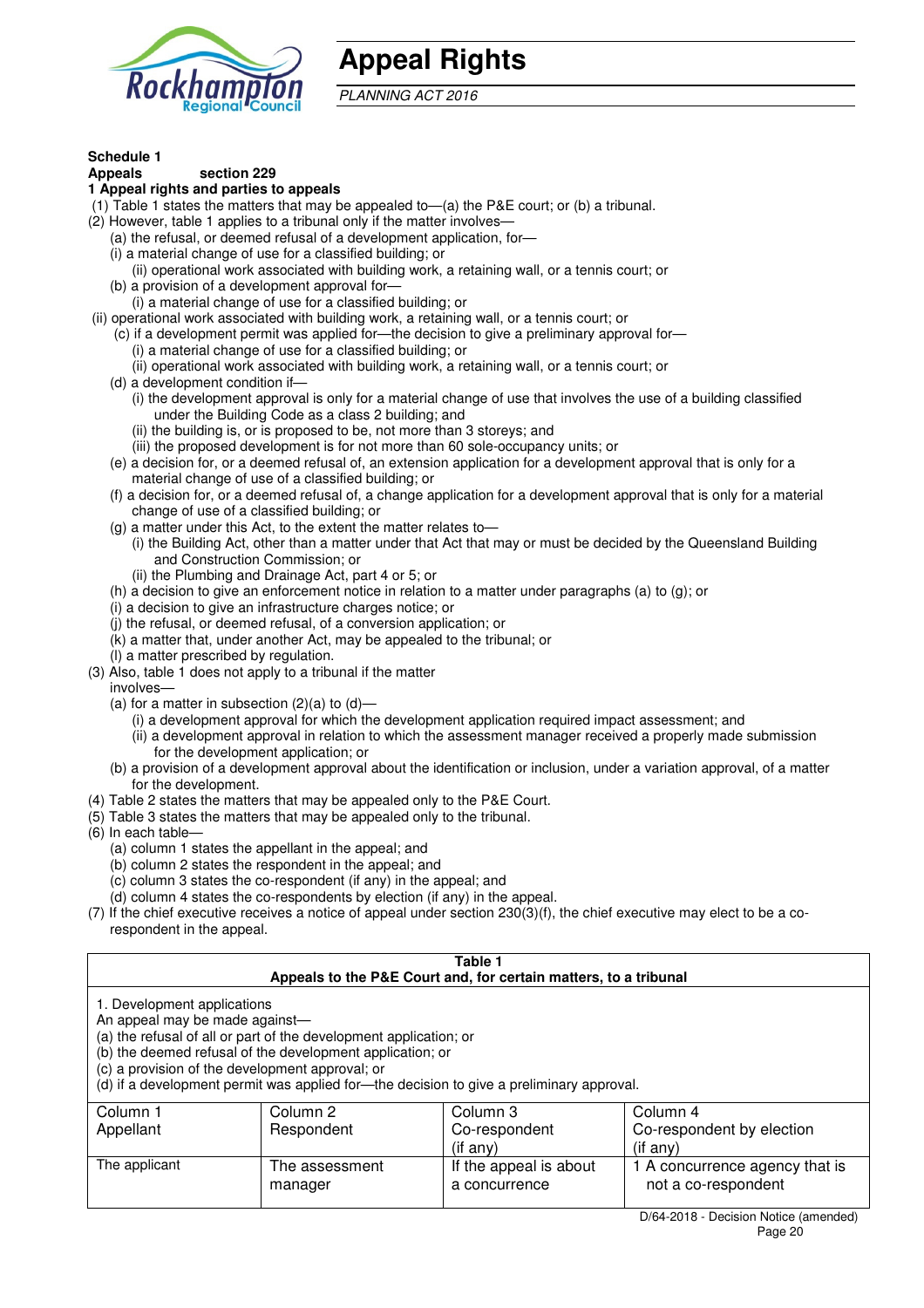| Table 1<br>Appeals to the P&E Court and, for certain matters, to a tribunal                                                                                                                             |                                                                                                                                                                                                                               |                                                                                                                                                                                                                                                                                                                                                                                         |                                                                                                                                                                                                                                                                                                                                                 |
|---------------------------------------------------------------------------------------------------------------------------------------------------------------------------------------------------------|-------------------------------------------------------------------------------------------------------------------------------------------------------------------------------------------------------------------------------|-----------------------------------------------------------------------------------------------------------------------------------------------------------------------------------------------------------------------------------------------------------------------------------------------------------------------------------------------------------------------------------------|-------------------------------------------------------------------------------------------------------------------------------------------------------------------------------------------------------------------------------------------------------------------------------------------------------------------------------------------------|
|                                                                                                                                                                                                         |                                                                                                                                                                                                                               | agency's referral<br>response-the<br>concurrence agency                                                                                                                                                                                                                                                                                                                                 | 2 If a chosen Assessment<br>manager is the respondent-<br>the prescribed assessment<br>manager<br>3 Any eligible advice agency for<br>the application<br>4 Any eligible submitter for the<br>application                                                                                                                                        |
| 2. Change applications<br>An appeal may be made against-<br>(b) a deemed refusal of a change application.                                                                                               |                                                                                                                                                                                                                               |                                                                                                                                                                                                                                                                                                                                                                                         | (a) a responsible entity's decision for a change application, other than a decision made by the P&E court; or                                                                                                                                                                                                                                   |
| Column 1<br>Appellant                                                                                                                                                                                   | Column <sub>2</sub><br>Respondent                                                                                                                                                                                             | Column <sub>3</sub><br>Co-respondent<br>(if any)                                                                                                                                                                                                                                                                                                                                        | Column 4<br>Co-respondent by election<br>(if any)                                                                                                                                                                                                                                                                                               |
| 1 The applicant<br>2 If the responsible<br>entity is the<br>assessment<br>manager-an<br>affected entity that<br>gave a pre-request<br>notice or response<br>notice                                      | The responsible<br>entity                                                                                                                                                                                                     | If an affected entity<br>starts the appeal-the<br>applicant                                                                                                                                                                                                                                                                                                                             | 1 A concurrence agency for the<br>development application<br>2 If a chosen assessment<br>manager is the respondent-<br>the prescribed assessment<br>manager<br>3 A private certifier for the<br>development application<br>4 Any eligible advice agency for<br>the change application<br>5 Any eligible submitter for the<br>change application |
| 3. Extension applications<br>An appeal may be made against-                                                                                                                                             | (a) the assessment manager's decision about an extension application; or<br>(b) a deemed refusal of an extension application.                                                                                                 |                                                                                                                                                                                                                                                                                                                                                                                         |                                                                                                                                                                                                                                                                                                                                                 |
| Column 1<br>Appellant                                                                                                                                                                                   | Column <sub>2</sub><br>Respondent                                                                                                                                                                                             | Column 3<br>Co-respondent<br>(if any)                                                                                                                                                                                                                                                                                                                                                   | Column 4<br>Co-respondent by election<br>(if any)                                                                                                                                                                                                                                                                                               |
| 1 The applicant<br>1<br>For a matter other<br>2<br>than a deemed<br>refusal of an<br>extension<br>application $-$ a<br>concurrence<br>agency, other than<br>the chief executive,<br>for the application | The assessment<br>manager                                                                                                                                                                                                     | It a concurrence<br>agency starts the<br>appeal - the applicant                                                                                                                                                                                                                                                                                                                         | If a chosen assessment<br>manager is the respondent $-$ the<br>prescribed assessment manager                                                                                                                                                                                                                                                    |
| 4. Infrastructure charges notices<br>a) The notice involved an error relating to $-$<br>(i)<br>An offset or refund; or<br>(ii)                                                                          | (i) The application of the relevant adopted charge; or<br>Examples of errors in applying an adopted charge -<br>The working out of extra demands, for section 120; or<br>b) The was no decision about an offset or refund; or | An appeal may be made against an infrastructure charges notice on 1 or more of the following grounds<br>The incorrect application of gross floor area for a non-residential development<br>Applying an incorrect 'use category', under a regulation, to the development<br>c) If the infrastructure charges notice states a refund will be given – the timing for giving the refund; or | d) The amount of the charge is so unreasonable that no reasonable relevant local government could have                                                                                                                                                                                                                                          |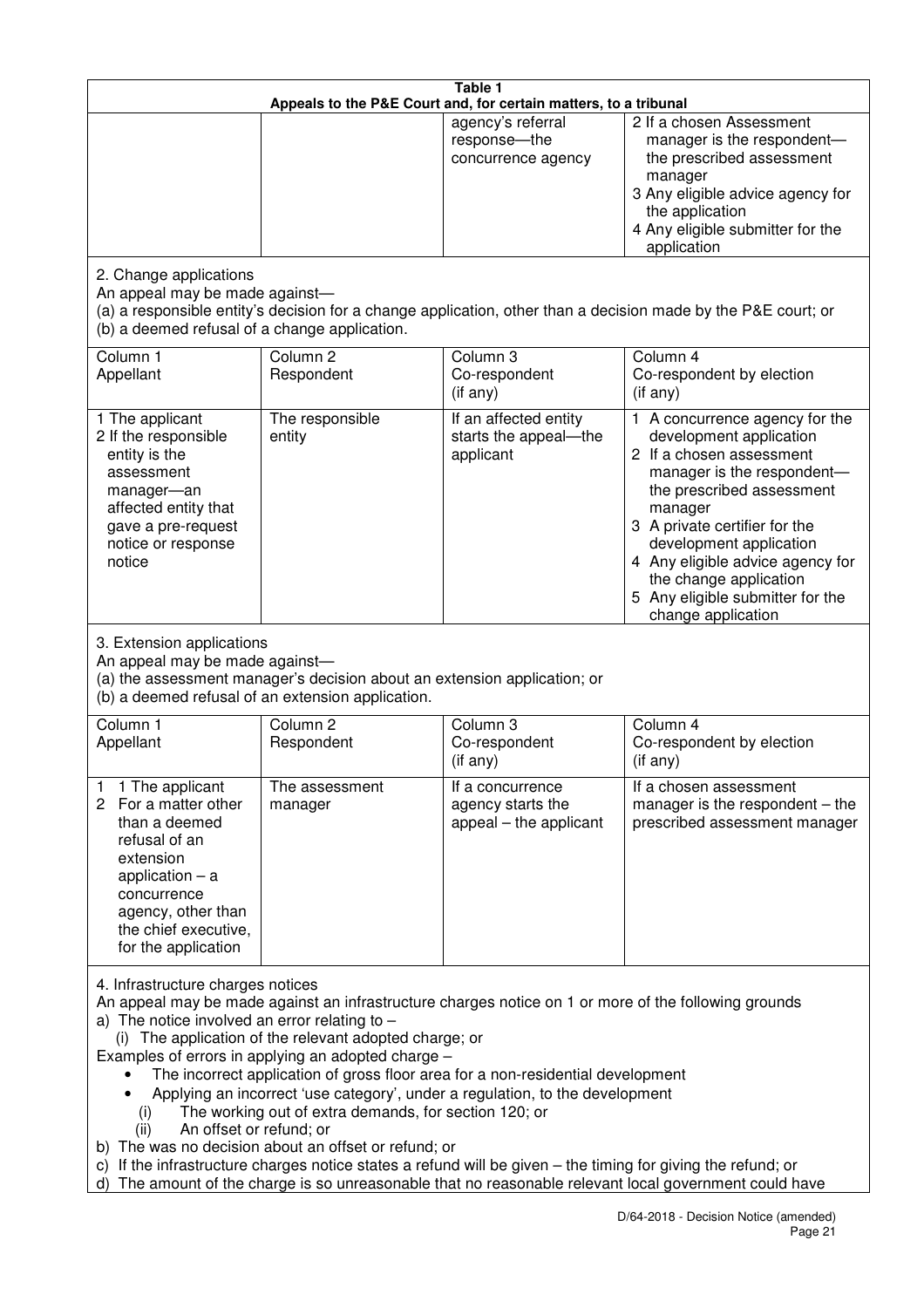|                                                                                                                 |                                                                                                                                                       | Table 1<br>Appeals to the P&E Court and, for certain matters, to a tribunal |                                                                                                                                                                                                                     |
|-----------------------------------------------------------------------------------------------------------------|-------------------------------------------------------------------------------------------------------------------------------------------------------|-----------------------------------------------------------------------------|---------------------------------------------------------------------------------------------------------------------------------------------------------------------------------------------------------------------|
| imposed the amount.                                                                                             |                                                                                                                                                       |                                                                             |                                                                                                                                                                                                                     |
|                                                                                                                 |                                                                                                                                                       |                                                                             |                                                                                                                                                                                                                     |
|                                                                                                                 |                                                                                                                                                       |                                                                             |                                                                                                                                                                                                                     |
| Column 1<br>Appellant                                                                                           | Column <sub>2</sub><br>Respondent                                                                                                                     | Column 3<br>Co-respondent<br>(if any)                                       | Column 4<br>Co-respondent by election<br>(if any)                                                                                                                                                                   |
| The person given the<br>Infrastructure charges<br>notice                                                        | The local government<br>that gave the<br>infrastructure charges<br>notice                                                                             | $\overline{a}$                                                              | L,                                                                                                                                                                                                                  |
| 5. Conversion applications<br>An appeal may be made against-<br>(a) the refusal of a conversion application; or | (b) a deemed refusal of a conversion application.                                                                                                     |                                                                             |                                                                                                                                                                                                                     |
| Column <sub>1</sub><br>Appellant                                                                                | Column <sub>2</sub><br>Respondent                                                                                                                     | Column <sub>3</sub><br>Co-respondent<br>(if any)                            | Column 4<br>Co-respondent by election<br>(if any)                                                                                                                                                                   |
| The applicant                                                                                                   | The local government<br>to which the conversion<br>application was made                                                                               | $\overline{a}$                                                              | L,                                                                                                                                                                                                                  |
| 6. Enforcement notices                                                                                          | An appeal may be made against the decision to give an enforcement notice.                                                                             |                                                                             |                                                                                                                                                                                                                     |
| Column 1<br>Appellant                                                                                           | Column <sub>2</sub><br>Respondent                                                                                                                     | Column 3<br>Co-respondent<br>(if any)                                       | Column 4<br>Co-respondent by election<br>(if any)                                                                                                                                                                   |
| The person given the<br>enforcement notice                                                                      | The enforcement<br>authority                                                                                                                          |                                                                             | If the enforcement authority is<br>not the local government for<br>the premises in relation to which<br>the offence is alleged to have<br>happened-the local<br>government                                          |
|                                                                                                                 |                                                                                                                                                       | Table 2                                                                     |                                                                                                                                                                                                                     |
|                                                                                                                 |                                                                                                                                                       | Appeals to the P&E Court only                                               |                                                                                                                                                                                                                     |
| 1. Appeals from tribunal<br>section 252, on the ground of-<br>(b) jurisdictional error.                         | An appeal may be made against a decision of a tribunal, other than a decision under<br>(a) an error or mistake in law on the part of the tribunal; or |                                                                             |                                                                                                                                                                                                                     |
| Column 1<br>Appellant                                                                                           | Column <sub>2</sub><br>Respondent                                                                                                                     | Column 3<br>Co-respondent<br>$($ if any $)$                                 | Column 4<br>Co-respondent by election<br>$($ if any $)$                                                                                                                                                             |
| A party to the<br>proceedings for the<br>decision                                                               | The other party to the<br>proceedings for the<br>decision                                                                                             | $\overline{\phantom{a}}$                                                    |                                                                                                                                                                                                                     |
| 2. Eligible submitter appeals<br>or<br>(b) a variation request.                                                 | application, to the extent that the decision relates to-                                                                                              |                                                                             | An appeal may be made against the decision to give a development approval, or an approval for a change<br>(a) any part of the development application for the development approval that required impact assessment; |
| Column 1<br>Appellant                                                                                           | Column 2<br>Respondent                                                                                                                                | Column 3<br>Co-respondent                                                   | Column 4<br>Co-respondent by election                                                                                                                                                                               |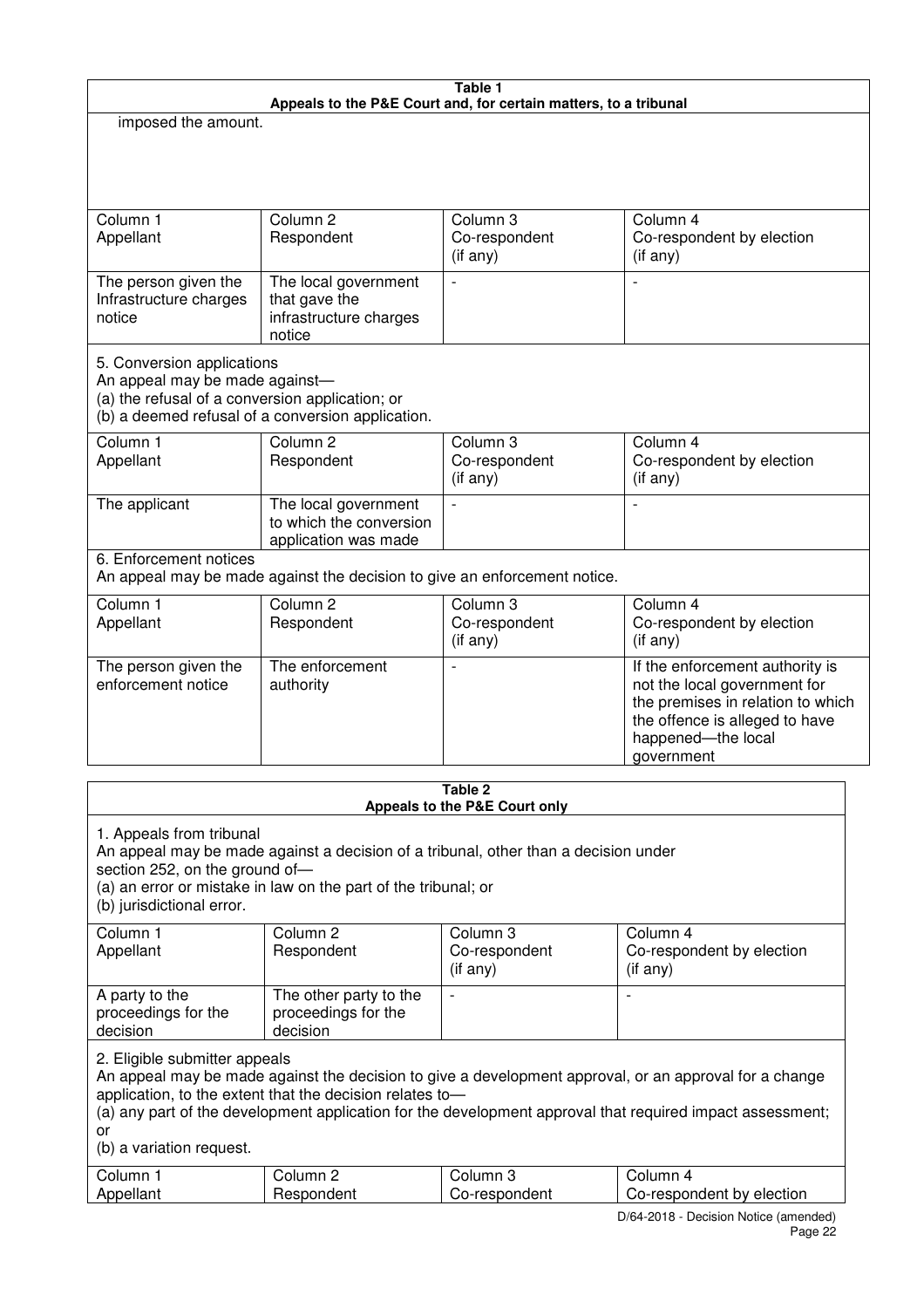| Table 2<br>Appeals to the P&E Court only                                                                                                                                                                                                                                                      |                                                                                                                                                                                                                                                                  |                                                                                                                          |                                                                                                                                   |  |  |  |
|-----------------------------------------------------------------------------------------------------------------------------------------------------------------------------------------------------------------------------------------------------------------------------------------------|------------------------------------------------------------------------------------------------------------------------------------------------------------------------------------------------------------------------------------------------------------------|--------------------------------------------------------------------------------------------------------------------------|-----------------------------------------------------------------------------------------------------------------------------------|--|--|--|
|                                                                                                                                                                                                                                                                                               |                                                                                                                                                                                                                                                                  | (if any)                                                                                                                 | (if any)                                                                                                                          |  |  |  |
| 1 For a development<br>application-an<br>eligible submitter for<br>the development<br>application<br>2 For a change<br>application-an<br>eligible submitter for<br>the change<br>application                                                                                                  | 1 For a development<br>application-the<br>assessment<br>manager<br>2 For a change<br>application-the<br>responsible entity                                                                                                                                       | 1 The applicant<br>2 If the appeal is about<br>a concurrence<br>agency's referral<br>response-the<br>concurrence agency  | Another eligible<br>submitter for the<br>application                                                                              |  |  |  |
| required impact assessment; or<br>(b) a variation request.                                                                                                                                                                                                                                    | 3. Eligible submitter and eligible advice agency appeals<br>An appeal may be made against a provision of a development approval, or failure to<br>include a provision in the development approval, to the extent the matter relates to-                          |                                                                                                                          | (a) any part of the development application or the change application, for the development approval, that                         |  |  |  |
| Column 1<br>Appellant                                                                                                                                                                                                                                                                         | Column <sub>2</sub><br>Respondent                                                                                                                                                                                                                                | Column 3<br>Co-respondent<br>(if any)                                                                                    | Column 4<br>Co-respondent by election<br>(if any)                                                                                 |  |  |  |
| 1 For a development<br>application-an<br>eligible submitter for<br>the development<br>application<br>2 For a change<br>application-an<br>eligible submitter for<br>the change<br>application<br>3 An eligible advice<br>agency for the<br>development<br>application or change<br>application | 1 For a development<br>application-the<br>assessment<br>manager<br>2 For a change<br>application-the<br>responsible entity                                                                                                                                       | 1 The applicant<br>2 If the appeal is about<br>a concurrence<br>agency's referral<br>response--the<br>concurrence agency | Another eligible submitter for<br>the application                                                                                 |  |  |  |
|                                                                                                                                                                                                                                                                                               | 4. Compensation claims<br>An appeal may be made against-<br>(a) a decision under section 32 about a compensation claim; or<br>(b) a decision under section 265 about a claim for compensation; or<br>(c) a deemed refusal of a claim under paragraph (a) or (b). |                                                                                                                          |                                                                                                                                   |  |  |  |
| Column 1<br>Appellant                                                                                                                                                                                                                                                                         | Column <sub>2</sub><br>Respondent                                                                                                                                                                                                                                | Column 3<br>Co-respondent<br>(if any)                                                                                    | Column 4<br>Co-respondent by election<br>(if any)                                                                                 |  |  |  |
| A person dissatisfied<br>with the decision                                                                                                                                                                                                                                                    | The local<br>government to which<br>the claim was made                                                                                                                                                                                                           |                                                                                                                          |                                                                                                                                   |  |  |  |
| 5. Registered premises                                                                                                                                                                                                                                                                        | An appeal may be made against a decision of the Minister under chapter 7, part 4.                                                                                                                                                                                |                                                                                                                          |                                                                                                                                   |  |  |  |
| Column 1<br>Appellant                                                                                                                                                                                                                                                                         | Column <sub>2</sub><br>Respondent                                                                                                                                                                                                                                | Column 3<br>Co-respondent<br>(if any)                                                                                    | Column 4<br>Co-respondent by election<br>(if any)                                                                                 |  |  |  |
| 1 A person given a<br>decision notice about<br>the decision<br>2 If the decision is to<br>register premises or                                                                                                                                                                                | The Minister                                                                                                                                                                                                                                                     |                                                                                                                          | If an owner or occupier starts<br>the appeal $-$ the owner of the<br>registered premises<br>D/64-2018 - Decision Notice (amended) |  |  |  |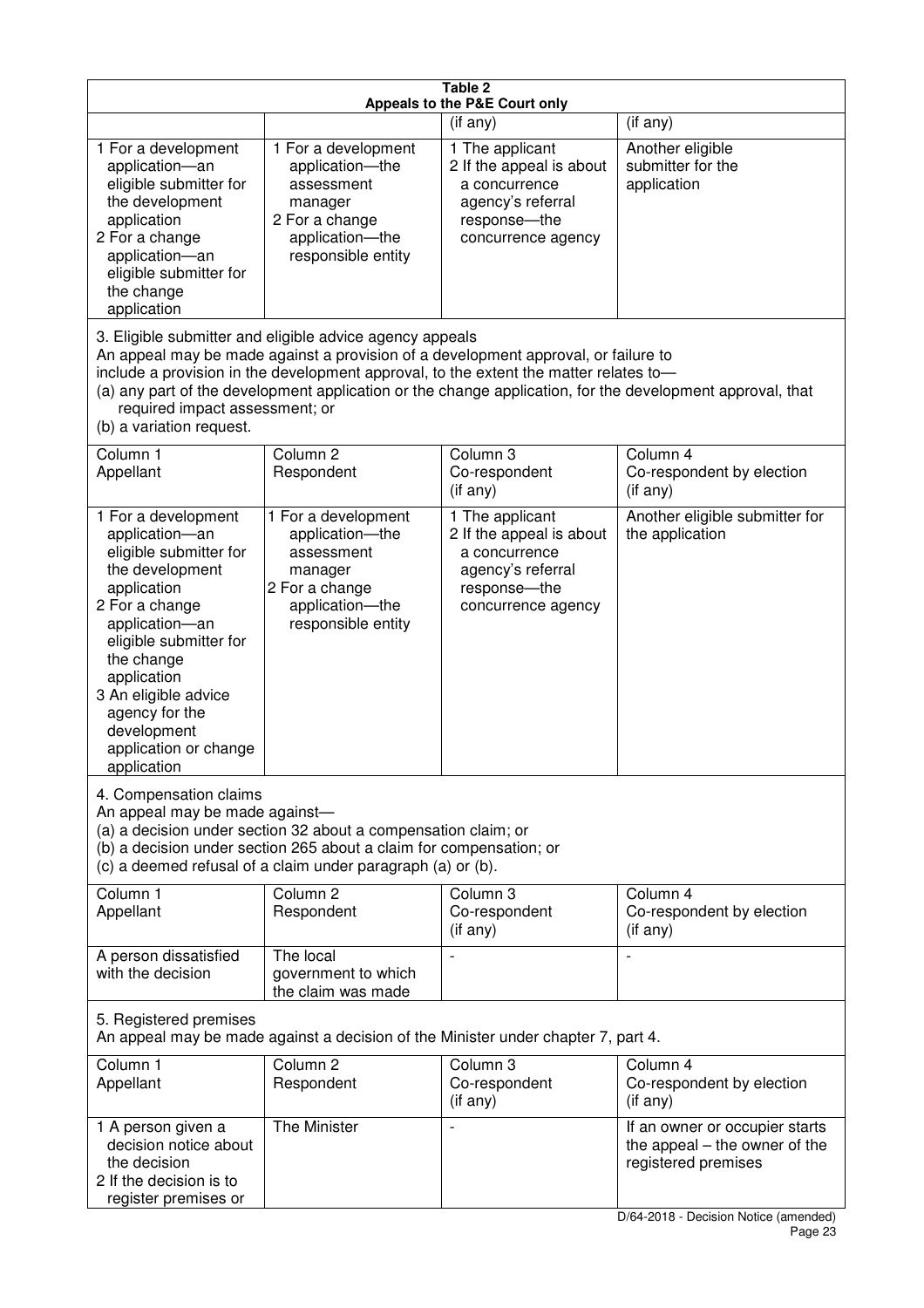| Table 2<br>Appeals to the P&E Court only                                                                                                                                           |                                     |                                                                                                                                                                                                |                                                                                                                                                                             |  |
|------------------------------------------------------------------------------------------------------------------------------------------------------------------------------------|-------------------------------------|------------------------------------------------------------------------------------------------------------------------------------------------------------------------------------------------|-----------------------------------------------------------------------------------------------------------------------------------------------------------------------------|--|
| renew the<br>registration of<br>premises-an owner<br>or occupier of<br>premises in the<br>affected area for the<br>registered premises<br>who is dissatisfied<br>with the decision |                                     |                                                                                                                                                                                                |                                                                                                                                                                             |  |
| 6. Local laws<br>under a local law about-<br>development; or<br>(b) the erection of a building or other structure.                                                                 |                                     | An appeal may be made against a decision of a local government, or conditions applied,<br>(a) the use of premises, other than a use that is the natural and ordinary consequence of prohibited |                                                                                                                                                                             |  |
| Column 1<br>Appellant                                                                                                                                                              | Column <sub>2</sub><br>Respondent   | Column 3<br>Co-respondent<br>(if any)                                                                                                                                                          | Column 4<br>Co-respondent by election<br>(i f any)                                                                                                                          |  |
| A person who-<br>(a) applied for the<br>decision; and<br>(b) is dissatisfied with<br>the decision or<br>conditions.                                                                | The local government                |                                                                                                                                                                                                |                                                                                                                                                                             |  |
|                                                                                                                                                                                    |                                     | Table 3<br>Appeals to the tribunal only                                                                                                                                                        |                                                                                                                                                                             |  |
| 1. Building advisory agency appeals                                                                                                                                                |                                     | work required code assessment against the building assessment provisions.                                                                                                                      | An appeal may be made against giving a development approval for building work to the extent the building                                                                    |  |
| Column 1<br>Appellant                                                                                                                                                              | Column <sub>2</sub><br>Respondent   | Column 3<br>Co-respondent<br>(if any)                                                                                                                                                          | Column 4<br>Co-respondent by election<br>(if any)                                                                                                                           |  |
| A building advisory<br>agency for the<br>development application<br>related to the approval                                                                                        | The assessment<br>manager           | The applicant                                                                                                                                                                                  | 1 A concurrence agency for<br>the development application<br>related to the approval<br>2 A private certifier for the<br>development application<br>related to the approval |  |
| An appeal may be made against a decision under-<br>or<br>(b) the Plumbing and Drainage Act, part 4 or 5.                                                                           |                                     | 3. Certain decisions under the Building Act and the Plumbing and Drainage Act                                                                                                                  | (a) the Building Act, other than a decision made by the Queensland Building and Construction Commission;                                                                    |  |
| Column 1<br>Appellant                                                                                                                                                              | Column <sub>2</sub><br>Respondent   | Column 3<br>Co-respondent<br>(if any)                                                                                                                                                          | Column 4<br>Co-respondent by election<br>(if any)                                                                                                                           |  |
| A person who received,<br>or was entitled to<br>receive, notice of the<br>decision                                                                                                 | The person who made<br>the decision |                                                                                                                                                                                                |                                                                                                                                                                             |  |
| 4. Local government failure to decide application under the Building Act<br>within the period required under that Act.                                                             |                                     |                                                                                                                                                                                                | An appeal may be made against a local government's failure to decide an application under the Building Act                                                                  |  |
| Column 1<br>Appellant                                                                                                                                                              | Column <sub>2</sub><br>Respondent   | Column 3<br>Co-respondent                                                                                                                                                                      | Column 4<br>Co-respondent by election                                                                                                                                       |  |